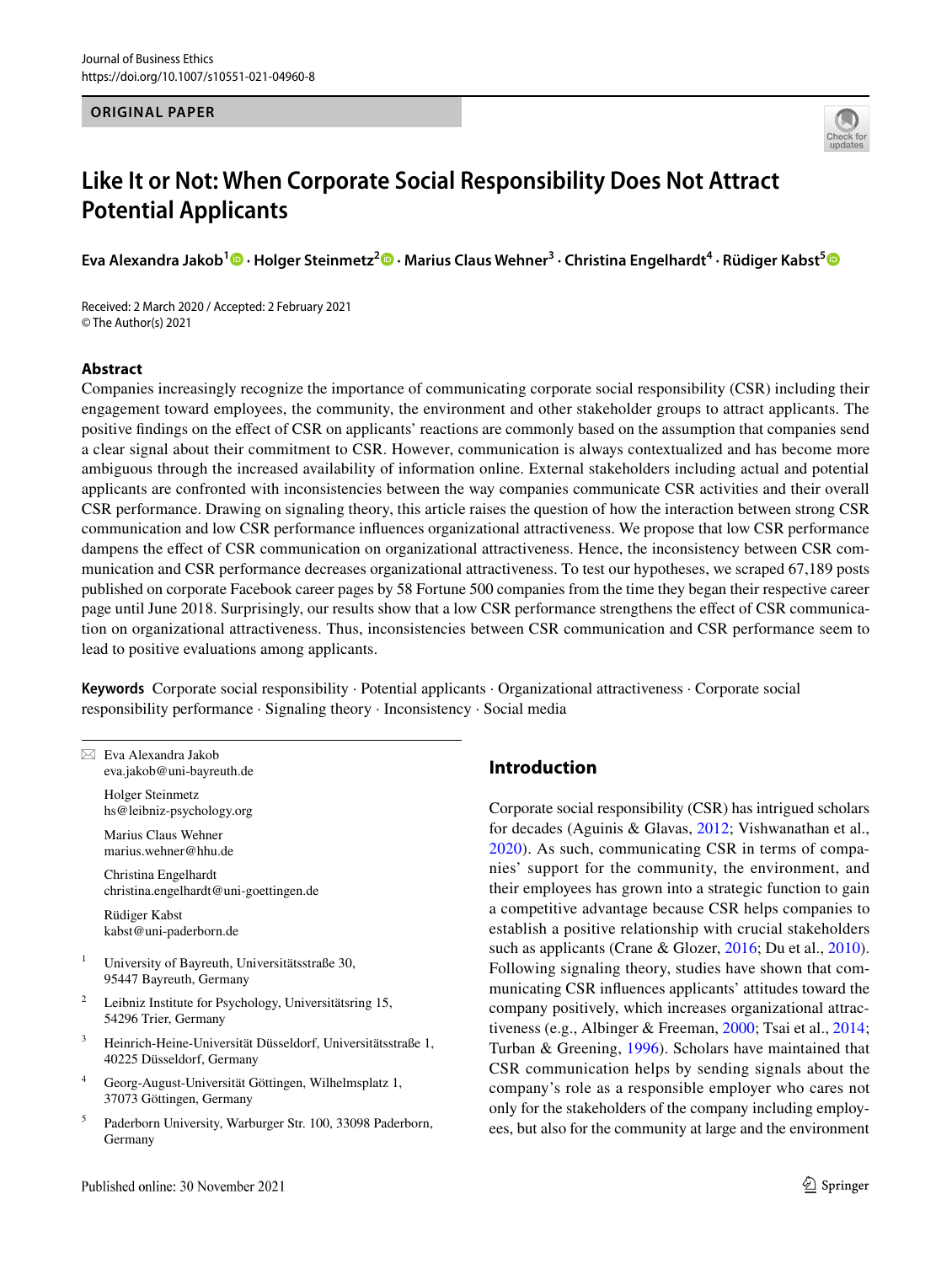(Newman et al., [2015](#page-21-3); Tymon et al., [2010](#page-21-4)). CSR communication increases organizational attractiveness as applicants anticipate future pride in the company, an alignment of values with those of the employer, and a caring climate of the company (Jones et al., [2014](#page-20-0); Kim & Park, [2011](#page-20-1)).

However, CSR communication may not always result in positive reactions among stakeholders (Sen et al., [2006](#page-21-5); Wagner et al., [2009;](#page-22-0) Willness, [2019\)](#page-22-1). Recent research shows that CSR communication can produce adverse reactions among customers and employees. Reasons for the negative efect of CSR communication are the attributed motive for the company's CSR engagement (Donia et al., [2019](#page-19-2); Ellen et al., [2006](#page-19-3)), inconsistencies between internal and external CSR efforts (Scheidler et al., [2019](#page-21-6)), or disparities between a company's former CSR reputation and an upcoming CSR crisis (Gistri et al., [2019](#page-19-4)). Although studies have described potential boundary conditions of the positive efect of CSR communication on customers' and employees' attitudes and behaviors, discussions of adverse efects of CSR communication on potential applicants remain limited (e.g., Jones et al., [2016](#page-20-2); Klimkiewicz & Oltra, [2017](#page-20-3); Rupp et al., [2013](#page-21-7)). This is surprising considering that applicants are an increasingly critical resource, and the research strand on applicants' reactions to CSR has proliferated since the end of the 1990s (Jones et al., [2014;](#page-20-0) Tsai et al., [2014](#page-21-1); Turban & Greening, [1996](#page-21-2)). Therefore, in this paper, we ask how potential applicants react to inconsistencies between CSR communication and overall CSR performance.

Drawing on signaling theory (Rynes, [1991](#page-21-8); Spence, [1978](#page-21-9)), we argue that the efect of CSR communication on potential applicants' reactions and organizational attractiveness depends on companies' overall CSR performance. Communicating CSR displays a company's organizational values, beliefs, and practices toward its stakeholders (Greening & Turban, [2000](#page-20-4); Jones & Murrell, [2001\)](#page-20-5) because it implies how a company relates to employees, customers, the community, the natural environment, and competitors (Carroll, [1999](#page-18-2)). However, these signals may be inconsistent with a company's overall CSR performance, that is, "the principles, practices, and outcomes of businesses' relationships with people, organizations, institutions, communities, societies, and the earth, in terms of the deliberate actions of businesses toward these stakeholders as well as the unintended externalities of business activity" (Wood, [2016](#page-22-2)). For instance, a company might trumpet specifc CSR activities (e.g., in raising the company's standards for selecting fair suppliers), yet its overall level of CSR performance is (still) poor (Gistri et al., [2019\)](#page-19-4). Inconsistencies might result from 'greenwashing' that is, deliberately communicating social or environmental practices that do not refect the actual level of CSR performance (Lyon & Maxwell, [2011](#page-20-6); Wu et al., [2020](#page-22-3)). Yet, inconsistencies could also occur if companies are transitioning from a lower to a higher level of CSR performance and communicating CSR practices along that way (Schultz et al., [2013](#page-21-10)). In this case, strong CSR communication might not yet ft the overall level of the CSR performance. Following research on customers and employees on the negative efect of inconsistencies, we propose that the relationship between CSR communication and positive reactions among applicants and organizational attractiveness will decrease the lower the overall CSR performance.

The present study is based on 67,189 posts from 58 Fortune 500 companies on Facebook career pages to investigate the efect of CSR communication on observers' reactions to these messages (i.e., number of likes, number of shares, and afective reactions). Facebook career pages provide the possibility to examine reactions by potential applicants as companies use their media platforms (e.g., Facebook, Instagram) to inform and infuence applicants' attitudes in a very early phase of the recruitment process (Allen et al., [2007](#page-18-3); Baum & Kabst, [2014\)](#page-18-4). Additionally, Facebook builds a realworld context to examine reactions to corporate communication, including CSR communication (She & Michelon, [2019\)](#page-21-11). Social media provides a suitable research environment because it increases the availability of information, provides greater opportunities for interactive communication, and accelerates communication which facilitates reactions to CSR-related content (Etter et al., [2019](#page-19-5); Lyon & Montgomery, [2013\)](#page-20-7).

Our study extends prior fndings on the boundary conditions for communicating CSR and the signaling process between potential employers and applicants in three ways. First, our study contributes to the great body of research that investigates the relationship of CSR and applicants' attitudes and behaviors (e.g., Albinger & Freeman, [2000;](#page-18-1) Kim & Park, [2011](#page-20-1); Zhang & Gowan, [2012](#page-22-4)). By analyzing the boundary effect of CSR performance on applicants' reactions, the present study highlights a crucial tenet of signaling theory, namely that the efectiveness of signaling strongly depends on the consistency of the signal (Celani & Singh, [2011](#page-18-5); Connelly et al., [2010](#page-19-6)). Although literature on the efect of CSR communication on employees and customers increasingly recognizes the importance of inconsistencies (e.g., De Roeck et al., [2016](#page-19-7); Kim & Choi, [2018;](#page-20-8) Lee et al., [2019\)](#page-20-9), the role of inconsistencies has gained only limited attention in the vast research body focusing on applicants' reactions to CSR (Connelly et al., [2010;](#page-19-6) Jones et al., [2019](#page-20-10); Willness, [2019\)](#page-22-1).

Second, the present article contributes to the literature of CSR communication and the general CSR literature by highlighting that a holistic view of CSR communication and CSR performance provides a new perspective on the effects of the CSR-signaling process. While inconsistencies in the signaling process have been shown to have negative effects (e.g., De Roeck et al., [2016](#page-19-7); Kim & Choi, [2018](#page-20-8); Scheidler et al., [2019](#page-21-6)), our findings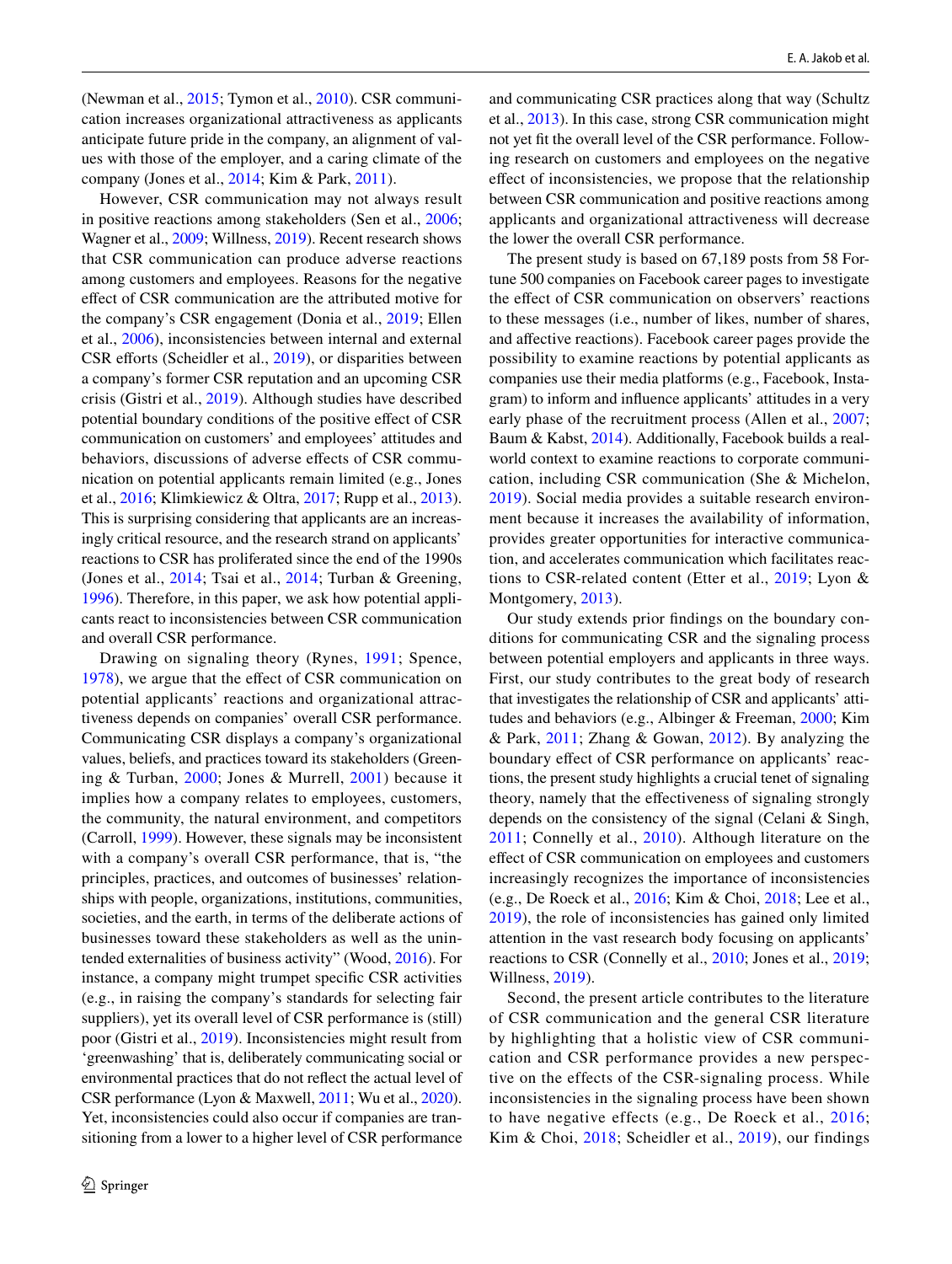surprisingly point to the positive side of inconsistencies. This study's results indicate—contrary to our hypotheses—that the lower the CSR performance, the greater the positive effect of CSR communication on observers' reactions and organizational attractiveness. By integrating CSR communication and CSR performance, which are viewed as enablers of organizational attractiveness, this study shows that their interactive effect has negative consequences on observers' reactions and organizational attractiveness. That is, the higher the CSR performance, the lower the effect of CSR communication on observers' reactions and organizational attractiveness. Schultz et al. ([2013\)](#page-21-10) explain that CSR communication is an important part of CSR and that CSR is rather a process. The results presented here underline that it may be important to more thoroughly consider the process of CSR. As such, having a low CSR performance should not preempt companies to embark on the journey to improve their CSR efforts and communicate the steps along their way toward expanding their CSR performance.

Third, our study provides a new perspective to the CSR and general management literature on the role of inconsistencies for employees' and customers' reactions (e.g De Jong et al., [2018](#page-19-8); Kim, [2019](#page-20-11); Scheidler et al., [2019\)](#page-21-6). To date, studies mainly argue for negative effects of inconsistency because it prohibits authenticity, sincerity, and credibility which reduces trust in the signal (Carlini et al., [2019;](#page-18-6) De Roeck & Maon, [2018;](#page-19-9) Lee et al., [2019](#page-20-9)). Beyond the emphasis of signaling theory on authenticity, sincerity, and credibility, these aspects have particularly been discussed in the context of CSR communication because the main challenge of CSR lies in finding a way between hypocrisy and transparency (Du et al., [2010](#page-19-1)). The results of our study add to this literature by indicating that consistency might rival the distinctiveness of a signal. Companies that are not recognized for high CSR performance might benefit from communicating specific CSR activities to their customers or employees as CSR signals might receive greater attention as a "true newness" and might be interpreted as a signal for an improvement in corporate behavior. Future research on employee and customer reactions to CSR might benefit from integrating both consistency and distinctiveness in the elaboration on the effectiveness of CSR communication to better understand which context, content, and intensity of CSR and other communication produces positive but also negative reactions among important stakeholders. The results further point to future opportunities in differentiating the effects of inconsistencies according to the type of consistency that varies along the source of information, the type of stakeholders, and the context.

# **Theoretical Background**

# **A Signaling Theory Perspective on Potential Applicants' Reactions and Organizational Attractiveness**

Potential applicants are relevant to organizations as a future strategic resource, which is why organizations need to actively manage the perceptions of potential applicants and actual job seekers to attract their future workforce (Chapman et al., [2005](#page-18-7); Gomes & Neves, [2011](#page-20-12)). Central to frms' ability to attract talented individuals is the potential applicants' "overall evaluation of the attractiveness of the [...] organization" (Chapman et al., [2005](#page-18-7) p. 929). In this regard, organizational attractiveness is important because it infuences applicants' decision to gather and process additional information about an organization (Cable & Turban,  $2001$ ) and affects job choice decisions (Gomes  $\&$ Neves, [2011;](#page-20-12) Greening & Turban, [2000](#page-20-4); Reis et al., [2017](#page-21-12)).

Research identified several mechanisms to explain how organizational attractiveness arises depending on the attributes of potential applicants and the organization. From a person-organization ft perspective, applicants prefer organizations with whom they perceive a ft between their attributes (e.g., traits, values) and an organization's attributes (Cable & Judge, [1994](#page-18-9), [1996;](#page-18-10) Chatman, [1989](#page-19-10)). Studies on individual attributes mainly focus on the role of personality characteristics in the emergence of organizational attractiveness, such as self-esteem, need for achievement (Turban & Keon, [1993\)](#page-21-13), openness to experience, and conscientiousness (Schreurs et al., [2009](#page-21-14)). While the attributes of applicants exist independently of the organization, the organization can actively manage its own attributes and the communication of these attributes to shape applicants' perception of organizational attractiveness (Edwards, [2010;](#page-19-11) Theurer et al., [2018](#page-21-15)). To understand how organizations can infuence the perception of potential applicants and thereby shape their organizational attractiveness, signaling theory provides us with one of the most prominent perspectives (Celani & Singh, [2011](#page-18-5)).

Signaling theory (Rynes, [1991](#page-21-8); Spence, [1978](#page-21-9)) highlights that the communication process between the organization and potential applicants is crucial for understanding why potential applicants are (not) attracted to certain organizations (Celani & Singh, [2011](#page-18-5)). From the perspective of signaling theory, the process of attracting applicants is strongly afected by information asymmetries infuencing both organizations' and individuals' decision making (Celani & Singh, [2011\)](#page-18-5). Information asymmetry exists between a company and applicants for relevant information such as the treatment of employees within the organization (Celani & Singh, [2011](#page-18-5); Turban, [2001](#page-21-16)).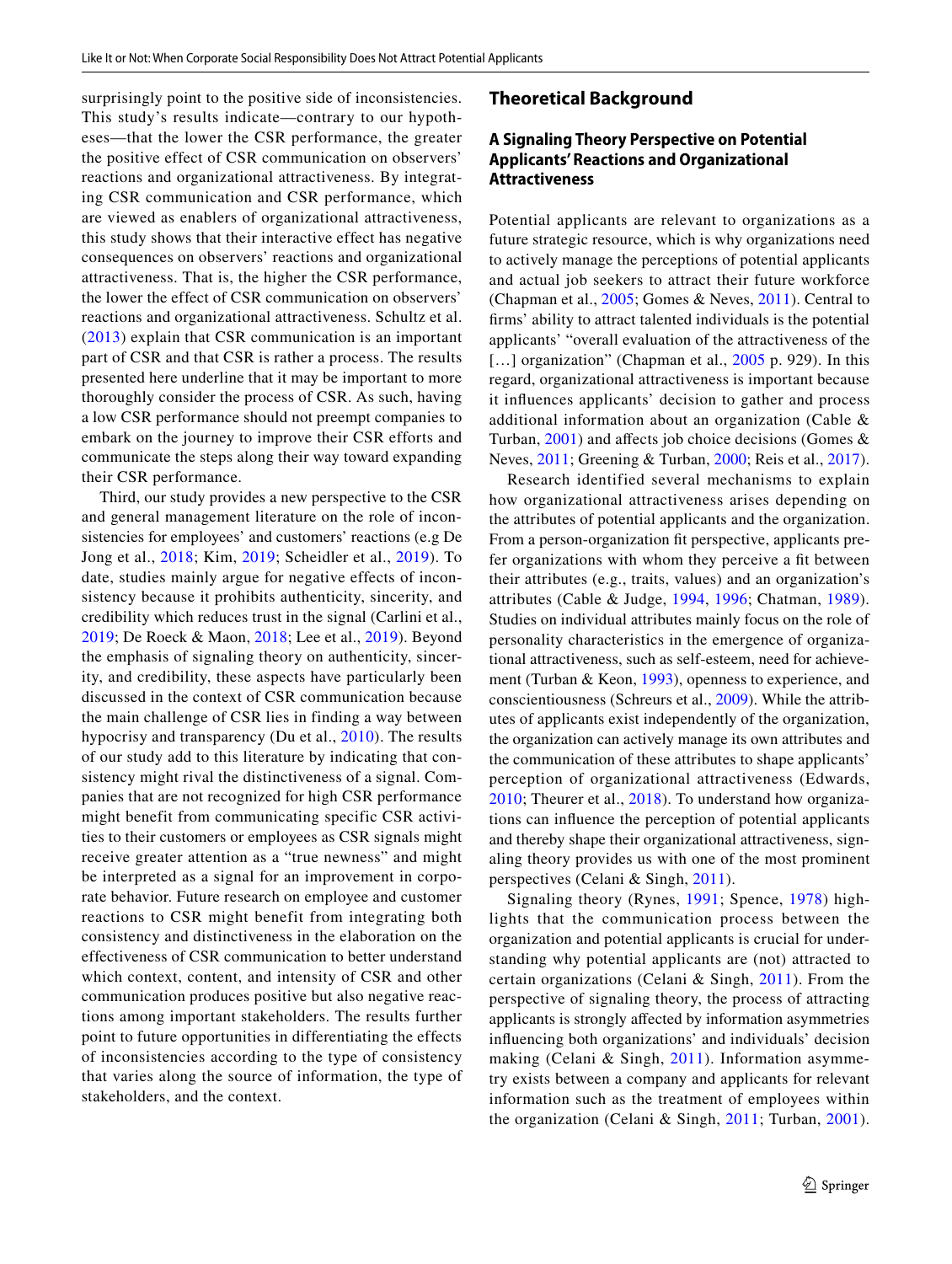To solve the asymmetry, the sender (e.g., the potential employer) can decide to communicate or signal information and the receiver (e.g., applicant) interprets the signal (Connelly et al., [2010\)](#page-19-6). Moreover, the higher the asymmetry, the more likely it is that receivers will actively search for information (Fombrun & Shanley, [1990\)](#page-19-12).

The success of the signaling process between parties, such as companies and applicants depends on characteristics of the sender (e.g., honesty, observability), characteristics of the receiver (e.g., attention, interpretation), and characteristics of the signal (e.g., consistency, frequency) (Connelly et al., [2010\)](#page-19-6). Applicants tend to use organizational attributes as cues about frm's intentions, actions, and values (Backhaus et al., [2002\)](#page-18-11). In the process of choosing an organization to work for, potential applicants use the available information to prepare a rational choice (Miller & Jablin, [1991\)](#page-20-13). Carlini et al. ([2019](#page-18-6)), thus, suggest that providing information concerning an organization's values and other frm-related attributes is benefcial for the emergence of positive organizational attractiveness, as it reduces information asymmetry.

Empirical research provides insights into diferent factors that explain which type of information infuences organizational attractiveness in which way. According to Lievens and Highhouse [\(2003](#page-20-14)), there are two types of relevant information. On the one hand, organizations communicate objective, concrete, and factual attributes (e.g., pay, bonuses) that refect an instrumental function (Lievens & Highhouse, [2003](#page-20-14)). On the other hand, organizations communicate subjective and intangible attributes (e.g., innovativeness, prestige) that transport a symbolic function (Lievens & Highhouse, [2003\)](#page-20-14). In their study, Lievens and Highhouse ([2003](#page-20-14)) fnd that communicating information that holds symbolic function explains organizational attractiveness beyond the efect of factual job or organization-related attributes. While companies can draw on the communication of both types of information, research has highlighted that greater potential for diferentiation from competing organizations lies within the communication of attributes that possess a symbolic function (Highhouse et al., [2007](#page-20-15); Lievens & Highhouse, [2003](#page-20-14)). Among such types of information, research on attracting potential applicants and increasing organizational attractiveness proposes that CSR holds the greatest potential of diferentiation and thereby is important for understanding applicant reactions and organizational attractiveness (e.g., Greening & Turban, [2000](#page-20-4); Jones et al., [2014](#page-20-0); Turban & Greening, [1996](#page-21-2)).

# **The Role of CSR Communication for Potential Applicants' Reactions and Organizational Attractiveness**

CSR communication is "communication that is designed and distributed by the company itself about its CSR efforts" (Morsing, [2006](#page-20-16)). As such, companies deliberately

disseminate information about issues like their treatment of minorities, use of renewable energies, or programs concerning employee volunteering (Du et al., [2010](#page-19-1); Frostenson et al., [2011\)](#page-19-13). Several mechanisms explain how communicating CSR produces positive reactions among potential applicants and contributes to organizational attractiveness. From a person-organization ft perspective, applicants feel attracted to companies that exhibit similar or compatible values to the applicants' personal values (Jones et al., [2014,](#page-20-0) [2016\)](#page-20-2). Thus, potential applicants—in particular those that value aspects related to social and environmental concerns tend to be drawn toward companies that communicate high levels of CSR because CSR is perceived as a way to nurture their personal values in their future work environment (Greening & Turban, [2000;](#page-20-4) Zhang & Gowan, [2012](#page-22-4)). Beyond value ft, signaling theory emphasizes that signals are used by potential applicants to make inferences about their potential future employer (Celani & Singh, [2011](#page-18-5); Jones et al., [2014](#page-20-0)). Based on these inferences, three overarching mechanisms (i.e., inferences about working environment, work climate, and other organizational attributes) explain how signals provided via CSR communication lead to positive reactions among potential applicants independent of how important CSR is to them.

First, communicating CSR-related aspects can produce a positive signal about the expected working environment provided by a company (Backhaus et al., [2002;](#page-18-11) Turban & Greening, [1996\)](#page-21-2). Based on CSR signals, potential applicants make conclusions about the expected treatment by the potential employer because CSR suggests a fair treatment of stakeholders (Aguilera et al., [2007;](#page-18-12) Jones et al., [2014\)](#page-20-0). By communicating a company's relationship with internal and external stakeholders (e.g., the treatment of minorities, company's involvement with the community), companies convey information about their capabilities in flling institutional voids by creating a safe working environment and equal employment opportunities (Zhang et al., [2020\)](#page-22-5). Second, potential applicants draw inferences from CSR about expected work climate in the company, which also includes the type of people who work for the company (Jones et al., [2016](#page-20-2); Zhang & Gowan, [2012](#page-22-4)). Third, CSR can support applicants' perceptions about the fnancial stability, employer's adaptability, future orientation, and potential job benefts (Jones et al., [2016](#page-20-2); Lis, [2012](#page-20-17)). Those inferences about the company's benefcial attributes can also trigger anticipated pride in the company among potential applicants and thereby result in positive attitudes and greater organizational attractiveness (Jones et al., [2014\)](#page-20-0).

Although the efect of communicating CSR on applicants' reactions and organizational attractiveness is evidenced by empirical research (e.g., Greening & Turban, [2000;](#page-20-4) Jones et al., [2014;](#page-20-0) Zhang & Gowan, [2012](#page-22-4)), the way organizations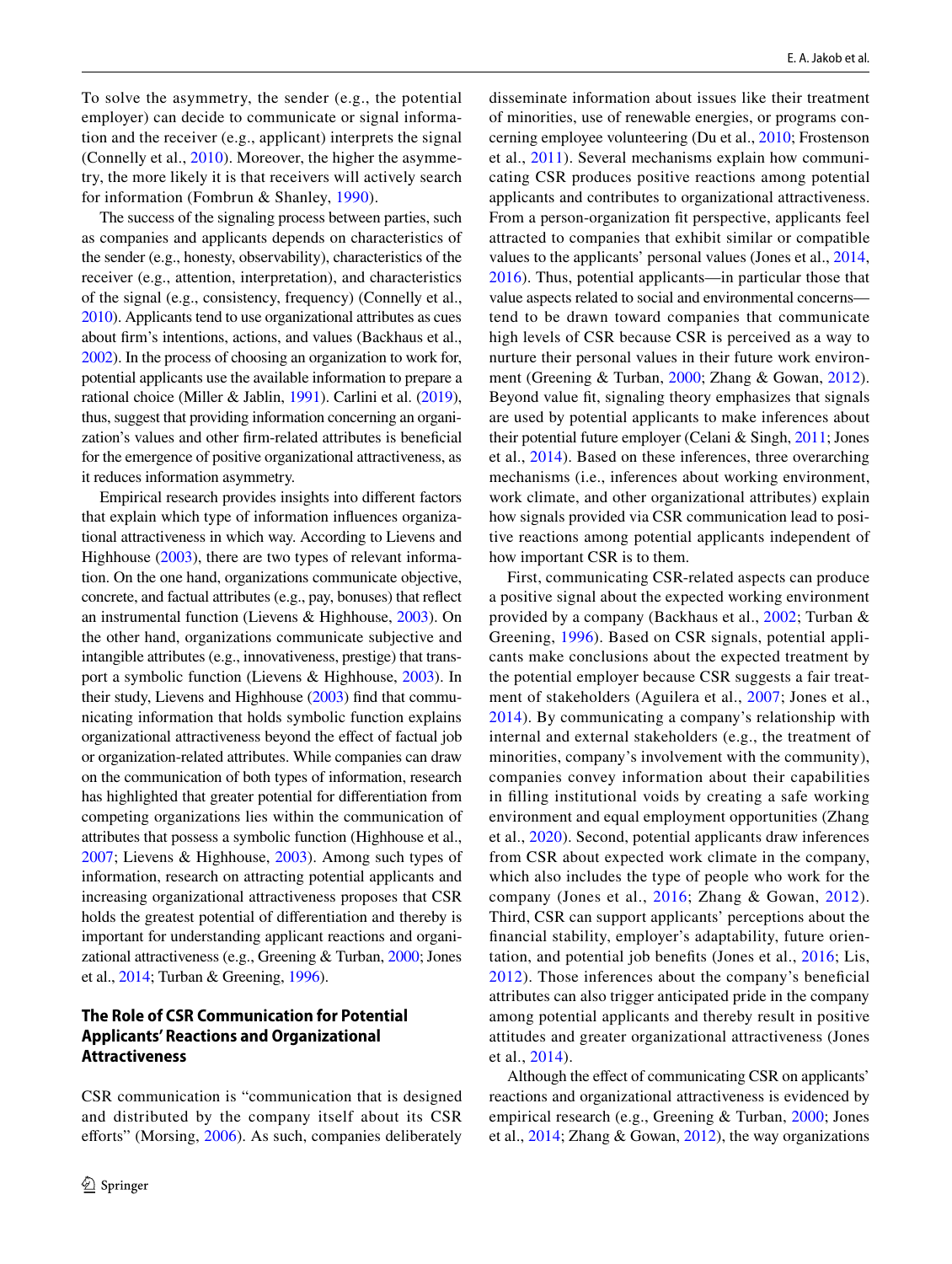communicate with stakeholders has changed tremendously through the advent of social media (Barnett et al., [2020](#page-18-13); Etter et al., [2019](#page-19-5); Floreddu et al., [2014](#page-19-14)). While CSR communication in practice and research has been dominated by CSR reporting as the main communication tool, CSR communication practices have broadened and now strongly include social media (Verk et al., [2019](#page-21-17)). Signaling theory underlines that the effect of the signal on the receiver depends on the signaling context, which also includes the type of channel that messages are sent through (Connelly et al., [2010;](#page-19-6) Jones et al., [2014\)](#page-20-0). In relationships marked with high information asymmetry (e.g., between an organization and potential applicant), companies draw on social media as a communications channel to signal and exchange information (Caers & Castelyns, [2010\)](#page-18-14). Results from the 'Employer Branding Global Trends Study' showed that 79% of the participating organizations prefer social media channels over career websites (64%) and referrals (39%) (Employer Brand International, [2014](#page-19-15)). Social media is diferent from traditional communication channels in providing the opportunity to directly measure feedback of the communicated content (Floreddu et al., [2014](#page-19-14)).

In the context of employer branding, Facebook played a signifcant role in the exchange between potential employers and potential applicants (Nikolaou, [2014](#page-21-18); Sivertzen et al., [2013;](#page-21-19) Wazed & Ng,  $2015$ ). Empirical research indicates that the provision of information via Facebook career pages and especially information on specifc topics in contrast to general company information—increases the number of applications companies received (Golovko & Schumann, [2019\)](#page-19-16). Facebook measures feedback based on observer reactions to a post such as likes, shares, and comments (Floreddu et al., [2014](#page-19-14)). *Likes* indicate a positive evaluation of and interest in the content of the communication (Saxton et al., [2019](#page-21-20)). *Shares* indicate that the observer evaluates the message as valuable for his/her own network of followers and thereby refects the substantial interest of the observer in the mes-sage (Saxton et al., [2019](#page-21-20)). Although shares can reflect negative reactions to a message, shares generally tend to express a way of endorsement of a message as they become visible to peers (Hartmann et al., [2020](#page-20-18)). *Comments* allow observers to express their opinion with more detail and refect the engagement of the observer in the conversation (Saxton et al., [2019](#page-21-20)). Social media is likely to introduce signifcant changes in the signaling process, such as the observability of the senders' activities or the distortion of the signal through the noise in the signaling environment (Eberle et al., [2013](#page-19-17); Etter et al., [2019\)](#page-19-5).

Social media communication works at diferent levels, which are nested in each other. First, companies publish messages in the form of single posts that focus on diferent topics (e.g., announcement of new positions, current employee volunteering projects). At this post-level, we can understand if the diferent topics (e.g., product-related vs. CSR-related content) addressed in messages posted by one company evoke diferent reactions among observers. Second, beyond the post-level, the single posts are nested within the respective company. Thus, comparing the communication across single posts within each company implies an organizational level that refects a company's overall communication compared to other companies' communication. The organizational level, thus, encompasses how communicating a certain topic produces diferent results for diferent companies. At the organizational level, it is not a single post but the accumulation of all posts by a certain company on a specifc topic that produces certain reactions among observers. Other studies that include analyses in the context of social media equally pointed out the conceptual importance of distinguishing the diferent levels in communication (e.g., Saxton et al., [2019](#page-21-20)).

# **Post level: How CSR‑related posts afect observers' reactions**

Following the arguments based on signaling theory, we propose that the efect of CSR communication via CSRrelated messages will motivate observers' reactions (i.e., likes, shares, comments) because the CSR-related message induces positive inferences about the working environment, the work climate, and general attributes of the company (e.g., fnancial stability). Companies use their Facebook career pages to inform potential applicants via this channel. Reading CSR messages among other company information provides the observers with the opportunity to learn about the context of the potential employer or job they are interested in. Since CSR-related messages signal a positive context, we argue that CSR-related messages will stand out and produce a more positive reaction than other content disseminated via a company's Facebook career page.

Prior research indicates that CSR-related content is considered as more signifcant than other employer-related content (Alnıaçık & Alnıaçık, [2012;](#page-18-15) Kaur et al., [2015](#page-20-19)). As such, studies on future work environments found that socialrelated facets (i.e., describing the work climate and relations among colleagues) are more relevant for potential applicants than interest-related (i.e., referring to an organization's innovations and the product or services), economic-related (i.e., referring to the compensation package), or developmentalrelated (i.e., offering opportunities for future jobs) (Alnıaçık & Alnıaçık, [2012](#page-18-15); Kaur et al., [2015](#page-20-19)). Thus, if CSR-related messages induce positive inferences about the work environment and work climate (independent of observers' interest in CSR itself), CSR-related messages are likely to result in positive reactions among observers.

The arguments concerning observers' positive reactions to CSR-related messages via social media are backed by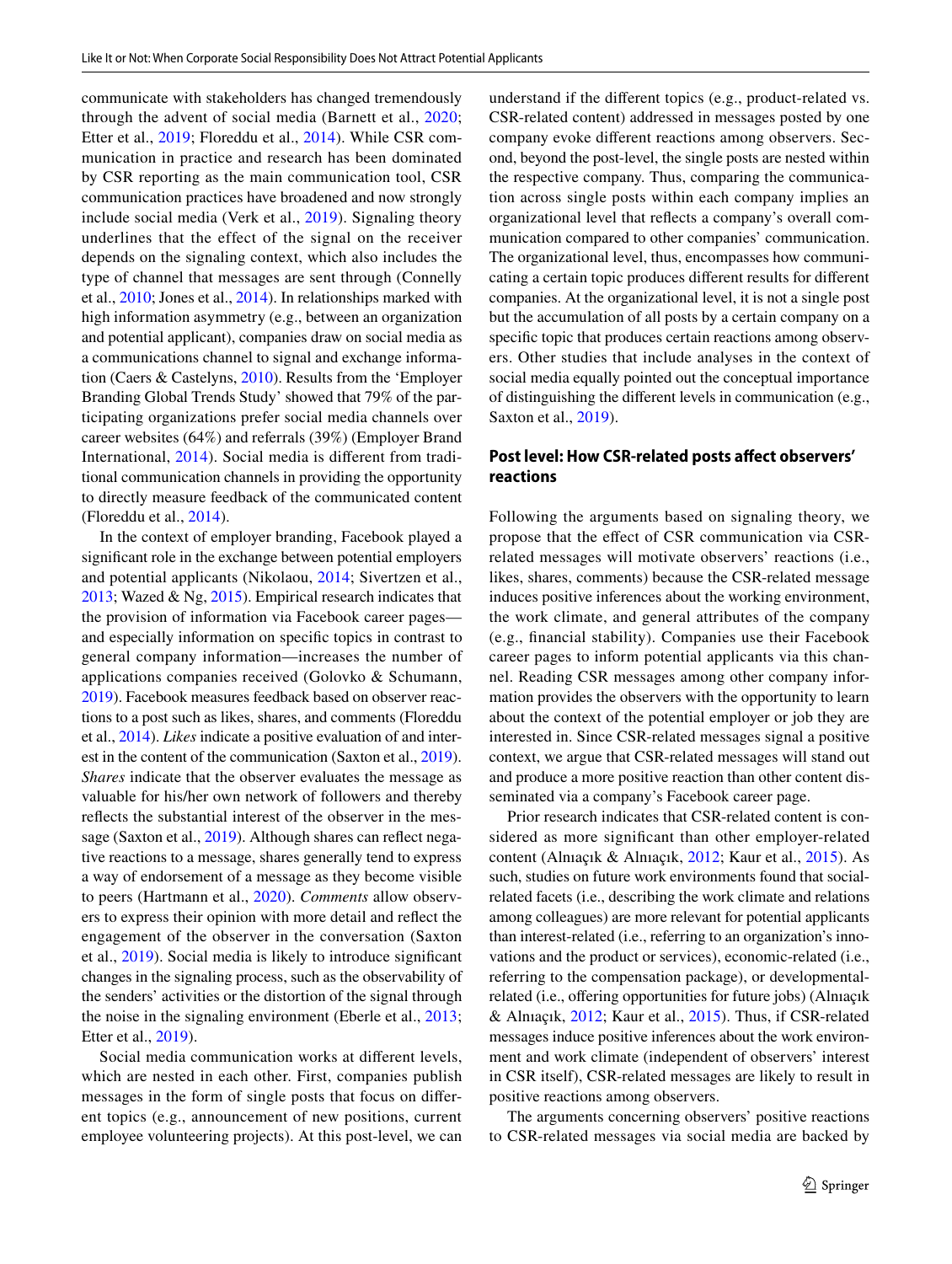empirical fndings. Communicating CSR-related messages via Facebook showed to increase global CSR perceptions or CSR associations among general observers and potential applicants, which implies greater levels of inferences about a company's CSR engagement (Belinda et al., [2018;](#page-18-16) Fraustino & Connolly-Ahern, [2015\)](#page-19-18). Moreover, Facebook was found to be able to provide richer information than solely communicating CSR via corporate websites (Belinda et al., [2018](#page-18-16)). Korschun and Du [\(2013](#page-20-20)) explain that media richness enables conveyance of information in various ways and expressing complex and value-laden content, which is crucial to induce virtual CSR dialogs. Beyond the ability of social media messaging to produce strong inferences about the company, a recent analysis of Twitter messages of CSR showed that these messages positively resonated with observers (Saxton et al., [2019\)](#page-21-20), a fnding which indicates that CSR-related messages may produce greater awareness and positive reactions among observers. Thus, based on signaling theory and empirical results in the context of social media, CSR-related posts via Facebook career pages are likely to result, frst, in inferences about companies, which then are likely to translate into positive reactions among observers.

**Hypothesis 1** CSR-related posts have a more positive infuence on observer reactions than other posts.

# **Organizational Level: How CSR Communication Afects Organizational Attractiveness**

In addition to an assumed positive infuence of CSR-related posts on the intensity of observers' reactions, we propose that the overall number of CSR-related posts refects CSR communication and infuences organizational attractiveness. Organizational attractiveness is indicated by the overall degree of positive reactions the company receives in the form of the average number of likes, shares, and afective reactions of observers. We argue that the overall degree of reactions refects the overall evaluation of the company because observers' aggregated reactions indicate a general favorability toward the organization as a potential employer.

Empirical research on recruitment underlines that social media communication among potential applicants is closely connected to organizational attractiveness. In their longitudinal study, Golovko and Schumann ([2019\)](#page-19-16) show that company posts on social media can have a positive efect on a company's attractiveness as an employer depending on the content of the posts. As such, information about the working environment had an even stronger efect on the recruitment success. Carpentier et al. ([2019](#page-18-17)) find that organizational attractiveness increases after viewing organizations' social media page. They show that the attractiveness increases because of the perception (e.g., perceived organizational competence) that applicants generate from viewing the way companies communicate via their social media accounts. In their experiment, Carpentier et al. [\(2017\)](#page-18-18) found that, compared to other recruitment channels, nurses who visited a prospective employer's Facebook page felt more attracted to working at this place (i.e., hospital). Their study showed that the increase in organizational attractiveness could mainly be explained by potential applicants' perception of social presence (i.e., the feeling of warm, friendly, and interpersonal communication) that increased when viewing the hospital's social media channel. A study by Frasca and Edwards [\(2017\)](#page-19-19) underlines that social media communication via Facebook increases the perception of media richness and thereby leads to greater organizational attractiveness among observers of the respective channel. Thus, based on signaling theory and empirical results from recruitment studies in the context of social media, we propose that CSR communication via social media results in greater organizational attractiveness indicated by a higher total number of likes, shares, and comments.

**Hypothesis 2** CSR communication via social media has a positive infuence on organizational attractiveness.

# **Inconsistency: The Interaction Between CSR Communication and CSR Performance**

While we have learned much about CSR as one of the most efficient signals in the recruitment process (Jones et al., [2014](#page-20-0)), there is still a lack in understanding how inconsistent information about a signaler afects receivers' reactions (Connelly et al., [2010](#page-19-6)). The greatest challenge in CSR communication is to achieve sincerity and trust in the signal and avoid the perception of hypocrisies among observers of CSR-related messages (Skard & Thorbjørnsen, [2014\)](#page-21-21). Thus, although CSR communication has been shown to positively relate with applicants' reactions and the overall organizational attractiveness (e.g., Greening & Turban, [2000](#page-20-4); Joo et al.,  $2016$ ), the effect might differ when the signal is distorted by information perceived as inconsistent. According to signaling theory, the signaling efectiveness depends on the signal's consistency, which is the coherence of a message among various dimensions and channels from one source (Connelly et al., [2010;](#page-19-6) Gao et al., [2008\)](#page-19-20). Individuals associate more attributes, and associate them more automatically, with entities perceived as members of more unifed, coherent, and consistent category (Fischer & Reuber, [2007](#page-19-21)). However, signals are inherently difuse and ambiguous (Fombrun & Shanley, [1990](#page-19-12)), which might have even been amplifed by social media (Etter et al., [2019\)](#page-19-5).

Inconsistencies between qualities of the sending company and the message transmitted by the signal negatively impact the reliability of the signal (Connelly et al., [2010](#page-19-6)). Consequently, the receiver's perception of a positive signal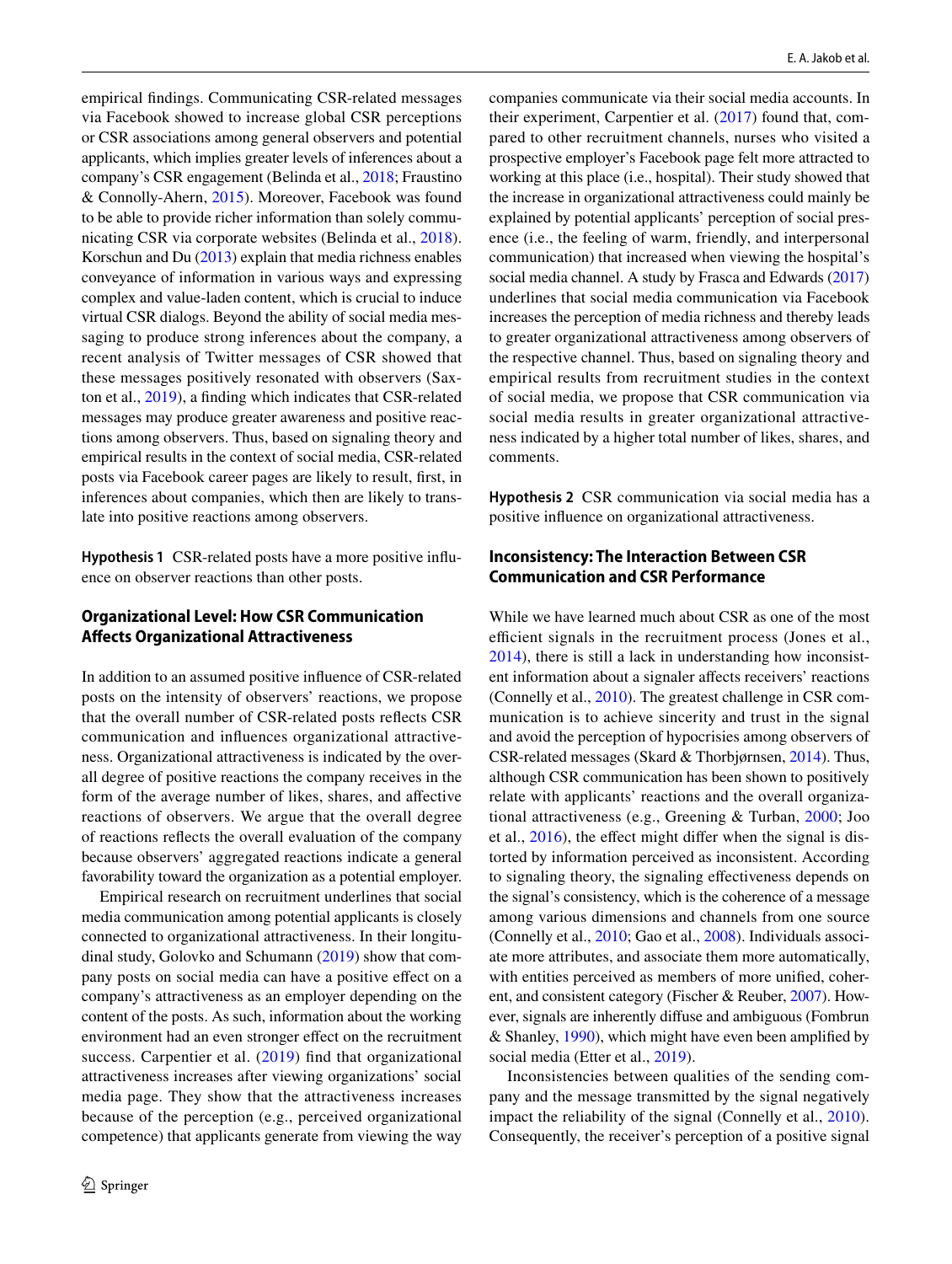can be reversed when the receiver gets confused by conficting signals (Connelly et al., [2010;](#page-19-6) Fischer & Reuber, [2007](#page-19-21)). Applied to the CSR context, inconsistency might distort the signaling process of CSR-related posts. The content of CSR posts might be perceived as unreliable, inauthentic, untrustworthy, and irritating if the content of the communication on social media does not ft the overall CSR performance of the company. These mechanisms are similar to the efects of greenwashing, which implies symbolic information emanating from within a company without substantive actions (Walker & Wan, [2012](#page-22-7)). However, inconsistencies between CSR communication and performance does not necessarily mean that CSR communication lacks substantive actions. A company could show a low overall CSR performance while substantively starting to invest in CSR activities and communicating these activities (Schultz et al., [2013\)](#page-21-10). During the process of improving the overall CSR performance, there might be a period where the overall CSR performance does not yet refect the CSR activities communicated by the company. Thus, inconsistencies might occur not only due to greenwashing but also due to companies transitioning to a higher CSR performance (Schultz et al., [2013](#page-21-10)).

Although research on applicants' reactions has not yet considered the negative efect of inconsistencies in CSR communication, studies on consumer reactions to CSR underline that the positive efect of CSR communication on stakeholders' reactions might be bounded to its consistency. In this vein, studies showed that incongruence between source and brand (Skard & Thorbjørnsen, [2014\)](#page-21-21), between message and company purpose (White & Willness, [2009](#page-22-8)), and inconsistencies of former CSR reputation and a future CSR crisis worsen consumers' attitude toward the company (Gistri et al., [2019\)](#page-19-4). Similarly, recent research on employee reactions to CSR underlines that inconsistencies between internal and external CSR efforts increase employee turnover (Scheidler et al., [2019\)](#page-21-6). Inconsistent CSR information might produce negative attitudes and behaviors because inconsistency in perceptions of stakeholders elicits corporate hypocrisy—that is, the belief that a frm claims to be something it is not (Wagner et al., [2009\)](#page-22-0). Thus, it can be expected that a low CSR performance limits the positive efects of CSR communication.

Companies with a low CSR performance could be confronted with negative feedback, as signaling CSR could lose its credibility, which might be particularly pronounced when communicating on social media. Social media is based on a two-way symmetric interaction concept (Lyon & Montgomery, [2013](#page-20-7)). On one side, this provides an ideal opportunity for organizations to get into direct contact with potential stakeholders. On the other side, direct contact is less controllable than traditional media (Zerfass & Schramm, [2014](#page-22-9)). Regarding signaling theory, the two-way symmetric interaction via social media enables receivers to give direct and public feedback (Etter et al., [2019\)](#page-19-5). Assuming a sender's negative qualities to interfere in the signaling process, companies face the risk of adverse public reactions from observers. Consequently, CSR-related posts submitted by companies with a low CSR performance are proposed to be less positively perceived than from companies with a high CSR performance due to a weaker signal ft. Along these lines, we also argue that a low CSR performance will weaken the efect of the overall CSR communication on organizational attractiveness.

**Hypothesis 3** The positive infuence of CSR-related posts on observer reactions is decreasing the lower the overall CSR performance of a company.

**Hypothesis 4** The positive infuence of CSR communication on organizational attractiveness is decreasing the lower the overall CSR performance of a company.

## **Methodology**

To test our research model concerning the efects of CSR communication, we performed a social media web scraping study, conducted a content analysis on the scarped data, and combined the data with secondary data. A web-scraping study has the advantage of gathering data on both the social media communication of a frm as well as observers' reactions to this communication (Foster et al., [2016](#page-19-22); Landers et al., [2016](#page-20-22)). Scraping of both forms of data (frm communication and observers' reactions) implies an objective, non-obtrusive, and ecologically valid way of measurement (Foster et al., [2016](#page-19-22)). Moreover, the chronological sequence of posts followed by reactions provides a strong support for the causal relevance of the posts (Foster et al., [2016](#page-19-22)).

#### **Sample**

The sample of companies was chosen following three criteria that ensured the representativeness of the sample and enabled us to derive indicators for the variables included in our research model. First, companies were listed among the Fortune 500 most successful companies of 2017. We could, therefore, expect that a reasonable amount of interactions between organizations and potential applicants was recorded via social media. Second, only companies that operated a Facebook career page with content in English were retained. We selected Facebook career pages as they historically have the broadest reach, thereby exemplifying social media communication and recruitment communication well (Golovko & Schumann, [2019](#page-19-16); Kaplan & Haenlein, [2010\)](#page-20-23). Although Facebook has shown a decrease in its reach, it has the most substantial historical data (Wilson et al., [2012\)](#page-22-10) and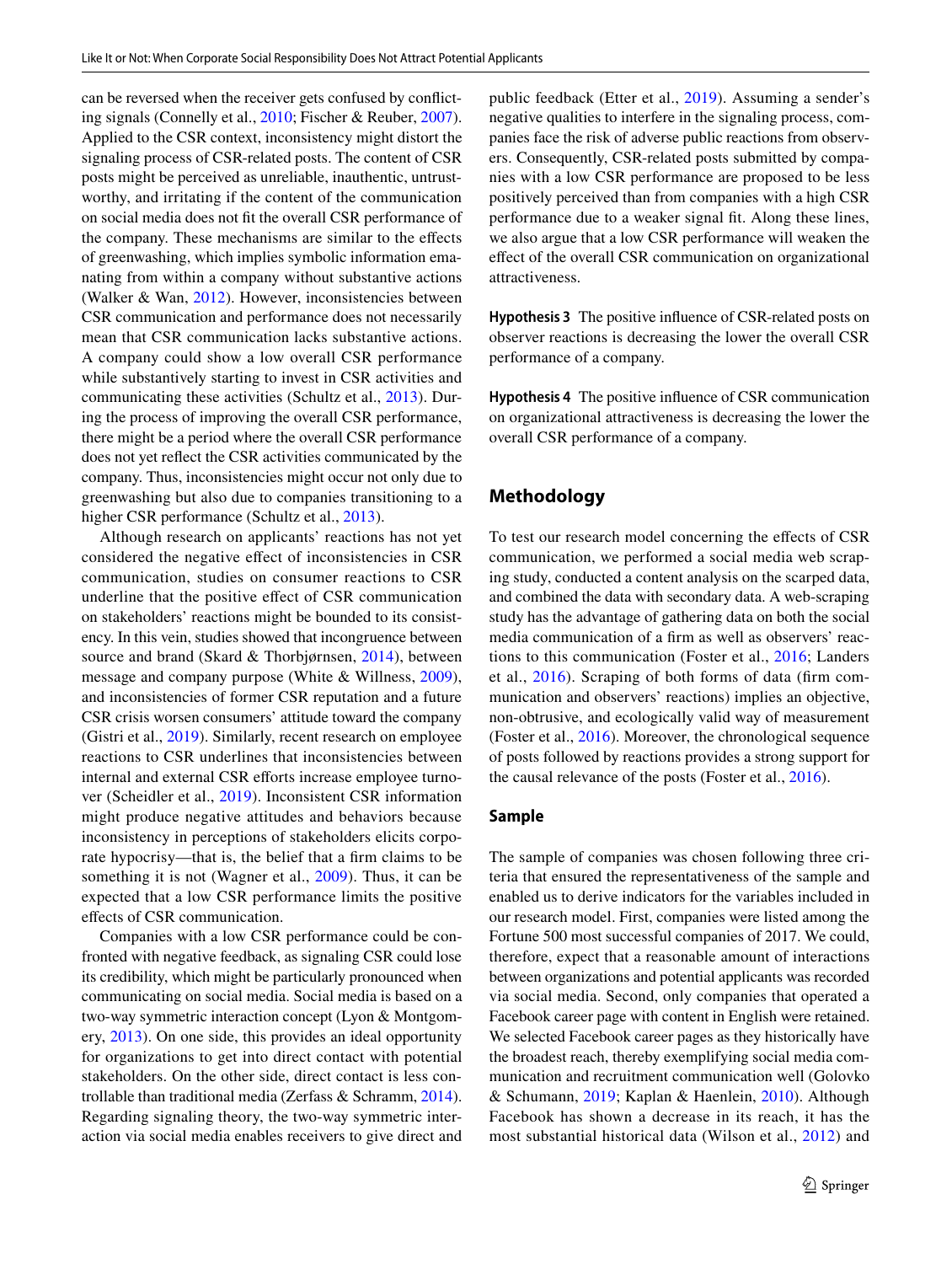

<span id="page-7-0"></span>**Fig. 1** Conceptual model

is strategically used by companies as a recruitment channel (Golovko & Schumann, [2019\)](#page-19-16). Therefore, we decided to scrape all data from the start of the career pages (earliest in 2004) until June 2018. Third, to analyze the interaction efect of CSR communication with the overall CSR performance, we only included companies that were ranked via the CSRHub database, one of the most extensive databases for CSR performance, which includes ratings of over 17,000 companies from more than 140 countries (CSRHub, [2019](#page-19-23)). Given that Facebook web-scraping is limited, the sample focused on providing heterogeneity in our moderating variable CSR performance, which is why companies with the lowest and also the highest CSRHub scores were retained. Based on the presented criteria, 58 organizations with a total number of 67,189 posts and 15,323,489 corresponding observers' reactions (including likes, shares, comments) were included in the fnal sample.

#### **Variables**

The data was scraped by the Facebook Application Programming Interface (API). Only publicly available data was obtained without the personal information of the observers. The data included companies' posts and observers' reactions including the corresponding number of likes, number of shares, and written comments. The structure of the data diferentiates between a post level and an organizational level (Fig. [1](#page-7-0)) because micro- and macro-levels within a multilevel framework may not necessarily show consistent patterns of relationships (Klein & Kozlowski, [2000\)](#page-20-24). The post level referred to a single post and the observers' reactions per post. The organizational level represented aggregated CSR communication and the reactions to posts on an average level. By diferentiating the multi-level structure, our study prevents conducting the atomistic fallacy (i.e., falsely transferring effects on a micro level to those of a macro level) as well as the ecological fallacy (i.e., falsely transferring effects of a macro level onto the micro level), which are common threats to multilevel frameworks (Diez Roux, [2002\)](#page-19-24) and in big data applications (Hernandez et al., [2015\)](#page-20-25).

#### **Independent Variables**

*CSR-related posts* (post level) were measured via a two-step content analysis (Fig. [2\)](#page-7-1) which resulted in a binary variable indicating whether the post had a CSR content (coded as 1) or not (coded as 0). In a frst step, we generated a codebook with 89 keywords regarding categories based on the Kinder, Lydenberg, and Domini (KLD) index, which is commonly used in CSR literature (e.g., Chin et al., [2013;](#page-19-25) Turban & Greening, [1996;](#page-21-2) Wang & Berens, [2015](#page-22-11)). We drew on the following six categories proposed by the KLD framework (sample keywords in parentheses): support for the community (keywords: e.g., minority, disabled, gay), environment (keywords: e.g., planet, renewable, recycling), human rights (keywords: e.g., union relations, humanity, labor rights), corporate governance (keywords: e.g., political involvement, fair compensation, environmental record), employee relations (keywords: e.g., health program, retirement, employee involvement), and product/services (keywords:



<span id="page-7-1"></span>**Fig. 2** Flow chart depicting the coding process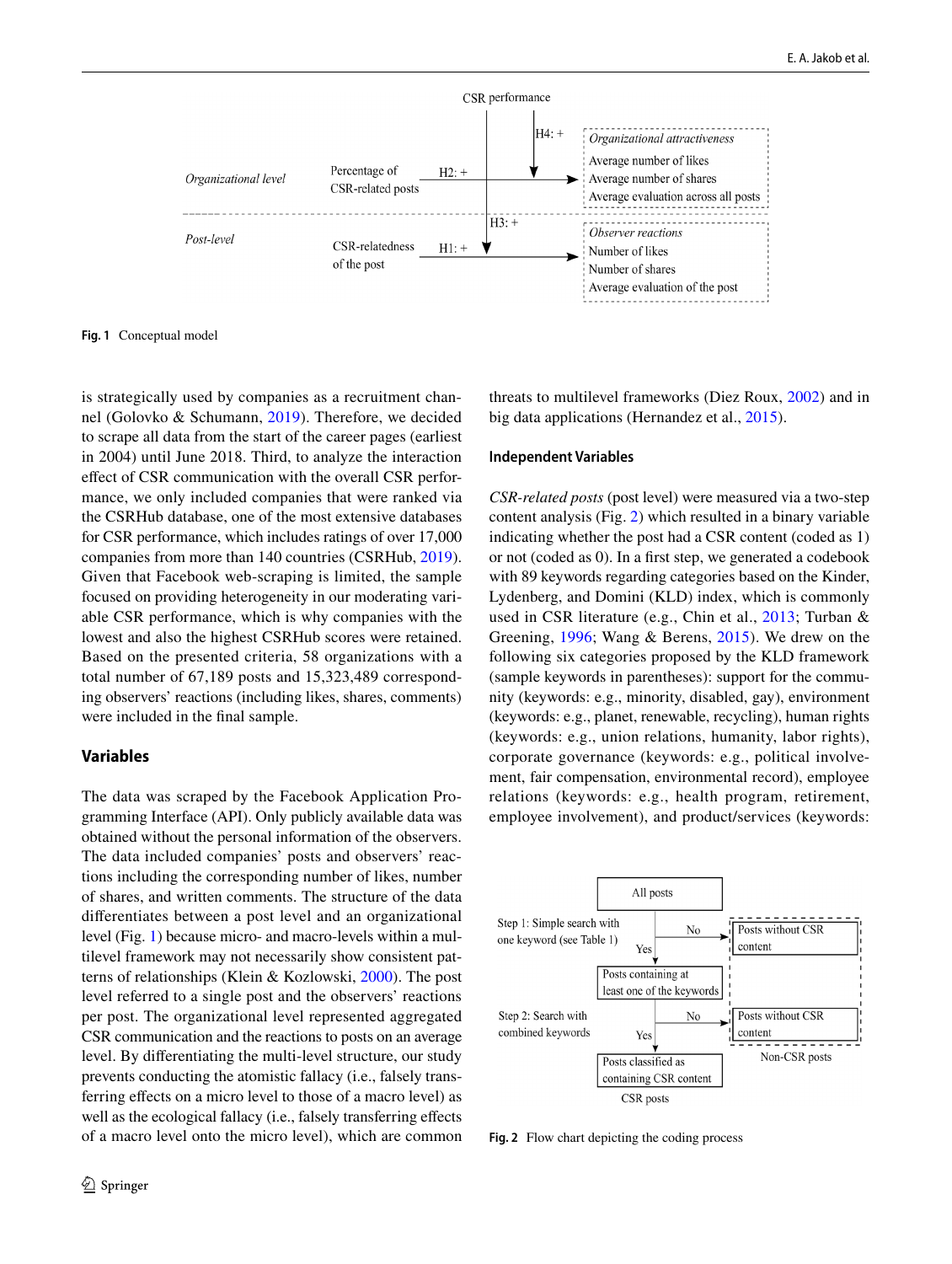e.g., innovation, quality program, R&D). Based on these keywords we rated all posts as either CSR-related or not.

In the second step, we screened the CSR-related posts by checking for ambiguities in the keyword results. For example, terms such as "environment" or "climate" used as keywords in the frst step might also occur in posts about "working environment" or "working climate" without reference to CSR. Therefore, we combined the keywords with ambiguous results with an additional keyword to refne the coding of CSR-related posts. For example, "climate" with the related words "planet," "environment," or "change" clarifed whether a post was indeed CSR-related. Moreover, we screened all CSR-related posts for keywords that identifed the post as "not CSR-related" (e.g., "hiring," "top job," "job vacancy," "apply now," and "Merry Christmas").

One example of a CSR-related post was: "[Group X] helps make [the company] a great place to work by identifying opportunities to educate and inform employees about LGBT issues and opportunities. The group also makes [the company] more visible within the LGBT community at large. Locally in Seattle, [group x] sponsors the PRIDE Parade and organizes participation in the AIDS Walk." One example of a post that was not CSR-related: "Want to build a career in Finance? Check out this blog to see how [the company] supports Finance interns fast-track their career!".

*CSR communication (*organizational level) was measured as the percentage of CSR-related posts compared with all posts on the Facebook career page of each company.

#### **Dependent Variables**

*Observer reactions* (post-level) were measured by the number of likes, the number of shares, and the average evaluation of the post across all written comments. The evaluation of the comments  $(N=214,884)$  was measured by a sentiment analysis that was performed using the Natural Language API provided by the Google Cloud.<sup>[1](#page-8-0)</sup> The score of the sentiment analysis expresses the emotional tendency of a text from negative  $(-1)$  to positive  $(+1)$  emotions. As an example, the comment "Don't work for a place that uses rack and stack for raises or always fres the bottom 5% every year" would result in an evaluation of−0.9, whereas the comment "The culture at this company encourages innovation, diversity and work life balance. Amazing!" would result in an evaluation score of  $+0.9$ . The Natural Language API by Google Cloud provides a machine-learning approach—or sometimes called supervised learning approach—to sentiment analysis. In contrast to often used, lexicon-based approaches which rely on a dictionary of opinion words, machine-learning approaches root in a manually classifed training data set,

which trains classifers to learn by examples instead of lexicon words (Dhaoui et al., [2017\)](#page-19-26). Machine-learning approaches have shown greater efectiveness and are more commonly used than lexicon-based approaches (Etter et al., [2016](#page-19-27); Pang et al., [2002\)](#page-21-22).

*Organizational attractiveness* (organizational level) was calculated by the average number of likes and shares for each company, as well as the average sentiment a company has received in comments on their posts. Empirical research has shown that social media communication by companies afects observers' perception of the company (Carpentier et al., [2017](#page-18-18)). Social media messaging also afects potential applicants' intention to apply (Sivertzen et al., [2013\)](#page-21-19), and the recruitment success, as measured by the number of applications received (Golovko & Schumann, [2019](#page-19-16)). Thus, activities including likes, shares, and comments among observers of Facebook career pages represented a proxy for organizational attractiveness as they express evaluative judgements about an organization's activities and afect potential applicants' interest in the company as an employer.

#### **Moderating Variable**

*CSR performance* (organizational level) was measured by combining the web-scraped data with the CSRHub score per company (CSRHub, [2020\)](#page-19-28), previously used by Arminen et al. [\(2018](#page-18-19)) and Lin et al. [\(2019](#page-20-26)). The CSRHub score ranges from  $0$  (= low CSR performance) to  $100$  (= high CSR performance). The score for each company is based on 643 data sources mainly by responsible investment consultancies and nongovernmental organizations (e.g., Global Reporting Initiative; MSCI, including ESG Intangible Value Assessment, ESG Impact Monitor, and ESG Carbon Metrics; and Trucost). The CSRHub score aggregates data into four main categories and twelve subcategories: engagement in community (community development and philanthropy; product; human rights and supply chain), employees (compensation and benefts; diversity and labor rights; training, health, and safety), environment (energy and climate change; environment, policy & reporting; resource management), and governance (leadership ethics; board composition; transparency and reporting).

#### **Control Variables**

At the organizational level, we further controlled for companies' attachment to the B2C sector (business-to-cus $tomer = 1$ ; versus business-to-business sector = 0). This measure accounts for the fact that B2C companies communicate more intensively via social media (Swani et al., [2014](#page-21-23)). Moreover, we controlled for the industry of the respective company based on the North American Industry Classifca-

<span id="page-8-0"></span>See <https://cloud.google.com/natural-language/docs/> tion System.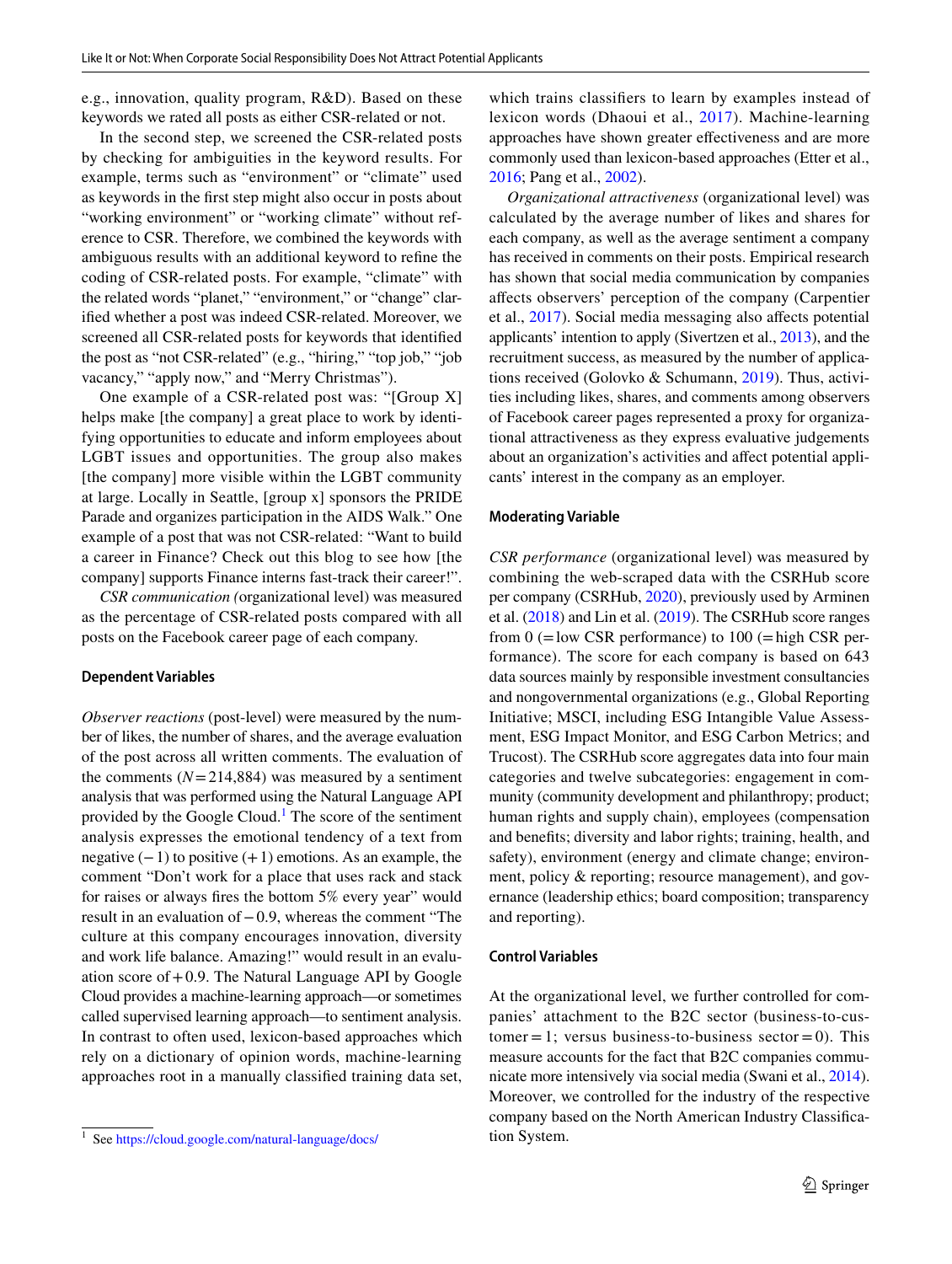#### **Analytical Procedures**

Social media analyses present unique challenges regarding the data and necessary analytical procedure (Kern et al., [2016\)](#page-20-27). In particular, the variety of data types (e.g., count data versus semi-continuous data) with varying distributional characteristics demand attention in that they cause overdispersion and zero-infation of the count variables and extreme nonnormality of the semi-continuous variables (Blevins et al., [2015](#page-18-20)). To account for overdispersion, zeroinfation, nonnormality, and the multi-level structure, we applied generalized mixed-efects models at the post level as well as a gamma generalized linear model and a robust regression at the organizational level (see Table [1](#page-10-0) for an overview).

At the post level, we analyzed all hypotheses with mixed efects models (Hox et al., [2017](#page-20-28)). In particular, *generalized mixed-efects models* were necessary for the number of likes and the number of shares as dependent variables. These variables are count variables and do not match the assumptions inherent in traditional regression analyses (Atkins & Gal-lop, [2007;](#page-18-21) Blevins et al., [2015\)](#page-18-20). Generalized (mixed-effects) models consider the distribution of count variables with a Poisson model. However, count data often diverge from the Poisson distribution, which was true in our case. These divergences exist in form of (A) an overdispersion (i.e., an extreme variance) and (B) an extreme number of zeros (the "zero-infation"). These problems can be handled by estimating a negative-binomial distribution (instead of a Poisson distribution) as well as zero-infated models (with either distributions). To select the appropriate model, we followed recommendations from the literature and compared the ft of a variety of models including the basic Poisson model, the basic negative-binomial model, the zero-infated Poisson model, the zero-infated negative-binomial models, and the hurdle model (Blevins et al., [2015;](#page-18-20) Cameron & Trivedi, [2013\)](#page-18-22). From the comparison of the models, the hurdle model showed the best ft. The hurdle model separates the observed distribution into a zero- versus non-zero part (i.e., getting no like versus getting at least one like) and a part with the positive numbers. For both parts, it was possible to use the same or diferent predictors to estimate the occurrence of likes versus the number of likes beyond the mere occurrence. The average evaluation of the post, in contrast, represented a semi-continuous variable that was analyzed by a *general linear mixed-efects model* (Hox et al., [2017\)](#page-20-28).

At the organizational level, the average number of likes and shares was substantially skewed and strongly violated the assumptions of homoscedasticity and normal errors. As a consequence, we estimated a *gamma generalized linear model* (Barber & Thompson, [2004](#page-18-23); Ng & Cribbie, [2017](#page-21-24)). As the deviations from model assumptions were more modest in the case of the average post evaluation, we estimated a *robust*  *regression model* that reweights the residuals such that outlying residuals do not bias the regression coefficient (Berk, [1990\)](#page-18-24).

## **Results**

#### **Descriptive Statistics**

Table [2](#page-11-0) shows the descriptive statistics of the post-level variables. The specifc characteristics of social media data become evident in the distributional statistics of the model variables. Most apparent are the substantially skewed distributions for the number of likes and number of shares and the enormous kurtosis (indicating a massive peak of zero values). In contrast, the average post-evaluation shows nonsubstantial deviations from the normal distribution. Due to these skewed distributions, we depict the Spearman rank correlations. As the right part of the sample shows, the number of likes and the number of shares were highly correlated  $(r=0.68, p<0.01)$ , indicating that can be expected to reflect common observer reactions of the post. The table further shows that the number of likes and shares were negatively, albeit only weakly, related to the CSR content.

Table [3](#page-11-1) shows the descriptive statistics for the organizational level data. The mean percentage of CSR content posted by companies was  $8.72\%$  (SD=6.39). In contrast to the level of individual posts, the CSR content correlated substantially and positively with the number of likes  $(r=0.52)$ ,  $p < 0.01$ ), number of shares ( $r = 0.35$ ,  $p < 0.01$ ), and the average evaluation of their posts  $(r=0.32, p<0.05)$ , pointing to the reduction of noise by aggregating post-level data. The mean of the CSR performance was 54.17, with an associated range between 40 (low CSR performance) to 68 (high CSR performance). As the table shows, frms with a high CSR performance posted substantially more CSR content  $(r=0.37, p<0.01)$ , thus, supporting the validity of our CSR coding procedure and had substantially higher number of likes ( $r = 0.49$ ,  $p < 0.01$ ) and number of shares ( $r = 0.35$ ,  $p < 0.01$ ). In contrast, the post evaluation did not differ compared with firms with a lower CSR performance  $(r=0.13,$  $p > 0.05$ ). Analogous to the post-level, the number of likes and number of shares had severe skewness and kurtosis, making traditional regression analyses inappropriate.

#### **Test of Hypotheses on the Post Level (H1, H3)**

#### **Number of likes**

As Table [2](#page-11-0) shows, the number of likes strongly deviated from the assumed Poisson distribution. Hence, we compared a series of models that difered in the presumed error distribution and explicit consideration of the infated zero-part of the variable. Table [4](#page-11-2) shows the ft statistics for the diverse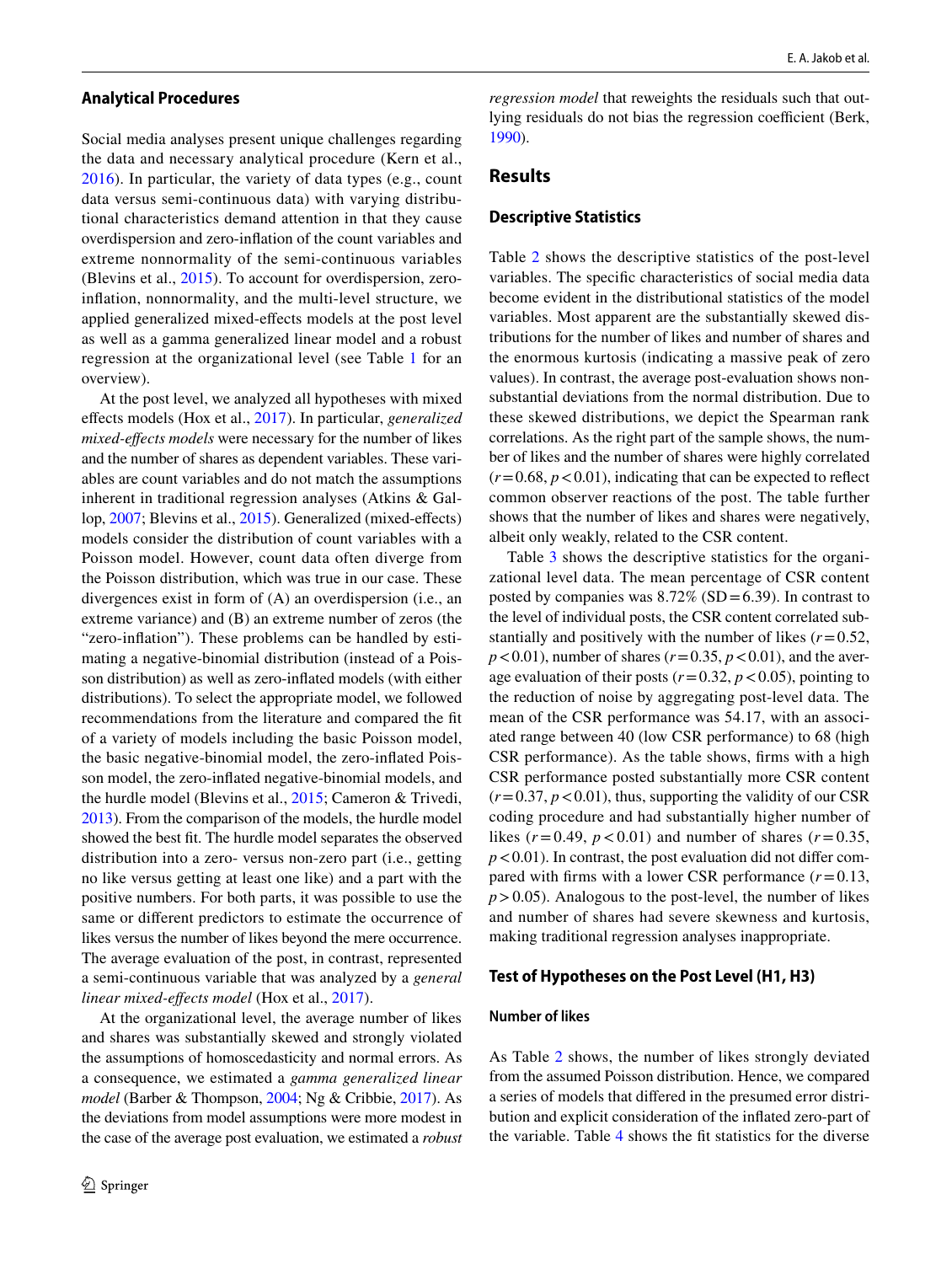<span id="page-10-0"></span>

| Table 1 Overview of applied analytical procedures and summary of results                                                                               |            |                                                  |                                                                                                          |                                                                                                                                                                                                                         |             |
|--------------------------------------------------------------------------------------------------------------------------------------------------------|------------|--------------------------------------------------|----------------------------------------------------------------------------------------------------------|-------------------------------------------------------------------------------------------------------------------------------------------------------------------------------------------------------------------------|-------------|
| Relevant dependent variable                                                                                                                            | Hypotheses | Analysis                                         | Meaning of the coefficients                                                                              | Result                                                                                                                                                                                                                  | Table       |
| Number of likes and shares<br>Post level                                                                                                               | H1, H3     | Generalized linear mixed effects hurdle<br>model | log counts (count part); Exp(B): odds /<br>B: Increase in log odds (zero-part) and<br>count multiplier   | increased the odds [number] of shares<br>with CSR performance was omitted <sup>a</sup><br>of likes by the factor of 4.9 [1.7] and<br>by the factor of 2.4 [2.7]; Interaction<br>CSR content increased odds [number]     | Tables 5, 6 |
| Post evaluation                                                                                                                                        | H1, H3     | General linear mixed effects model               | B: Increase in average post evaluation                                                                   | effect was marginally significant but in<br>evaluation ( $B = .04$ ); the interaction<br>CSR content was related to the post<br>opposite direction                                                                      | Table 7     |
| Average number of likes and shares H2, H4<br>Organizational level                                                                                      |            | Gamma generalized linear model                   | B: Increase in the expected average num-<br>ber; Exp(B): multiplier of the number<br>of likes and shares | Percentage of CSR content increased the<br>of 1.16 per 1% increase; no significant<br>average number of likes by the factor<br>relationship with the average number<br>of shares; no significant interaction<br>effects | Table 8     |
| Average post evaluation                                                                                                                                | H2, H4     | Robust regression                                | B: Increase in the average post evaluation Percentage of CSR content was                                 | evaluations ( $B = .01$ , $\beta = .53$ ); the inter-<br>action effect was significant but in the<br>positively related to the average post<br>opposite direction                                                       | Table 9     |
| aThe random slope model did result in multicollinearity and could not be considered<br>B regression coefficient; $exp(B) = exp$ onentiated B ( $e^B$ ) |            |                                                  |                                                                                                          |                                                                                                                                                                                                                         |             |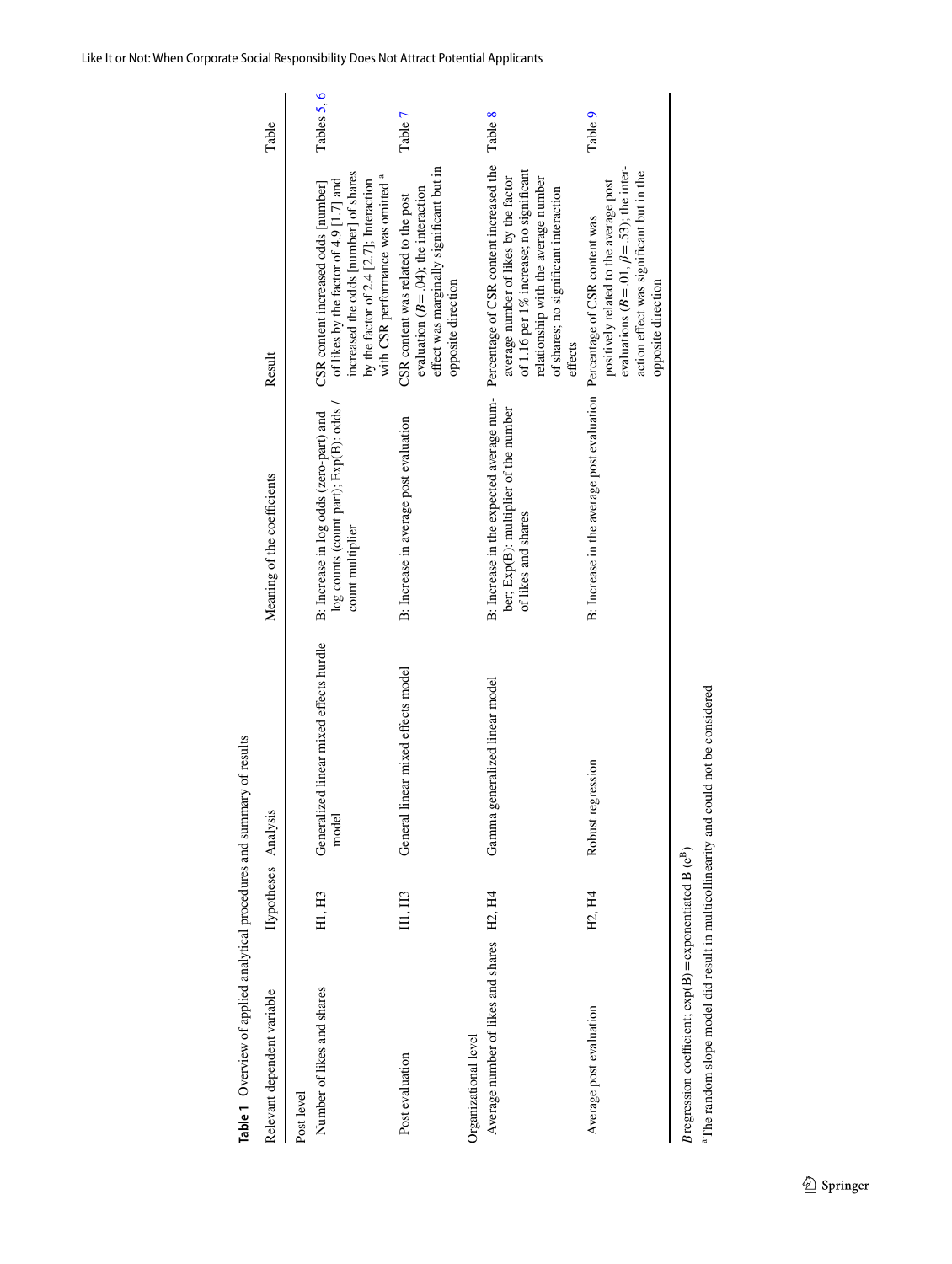#### <span id="page-11-0"></span>**Table 2** Descriptive statistics of post level variables

|                                                   | M(SD)            |      |       | Median Skew Kurtosis | (1)       | (2)      | (3)  |
|---------------------------------------------------|------------------|------|-------|----------------------|-----------|----------|------|
| $(1)$ CSR-relatedness of the post $0.08$ $(0.28)$ |                  | 0.00 | 3.01  | 7.05                 |           |          |      |
| (2) Number of likes                               | 181.14 (2343.77) | 7.00 | 24.99 | 806.80               | $-0.15**$ |          |      |
| (3) Number of shares                              | 4.41(31.63)      | 1.00 | 95.83 | $15.099.43 - 0.08**$ |           | $0.68**$ |      |
| (4) Average post evaluation                       | 0.28(0.29)       | 0.24 | 0.17  | 0.18                 | $0.05**$  | $0.03**$ | 0.01 |

*M*mean; *SD*standard deviation

\*p<0.05; \*\*p<0.01; *N*: 67,189 except for the average evaluative value of the comments (*N*=20,119)

 $a<sup>a</sup>0$  = no CSR-content vs. 1 = CSR-content; correlations are Spearman rank correlations

<span id="page-11-1"></span>

| Table 3 Descriptive statistics of organizational-level variables |  |
|------------------------------------------------------------------|--|
|------------------------------------------------------------------|--|

|                                         | M(SD)           | Median | Skew    | Kurtosis | (1)      | (2)      | (3)      | (4)     |
|-----------------------------------------|-----------------|--------|---------|----------|----------|----------|----------|---------|
| (1) Percentage of CSR communication     | 8.72 (6.39)     | 7.13   | 0.79    | $-0.11$  |          |          |          |         |
| $(2)$ CSR performance                   | 54.17 (7.66)    | 57.00  | $-0.52$ | $-1.22$  | $0.37**$ |          |          |         |
| (3) Average number of likes             | 145.92 (610.08) | 14.35  | 6.42    | 42.74    | $0.52**$ | $0.49**$ |          |         |
| (4) Average number of shares            | 4.53(5.68)      | 2.85   | 2.49    | 8.03     | $0.35**$ | $0.35**$ | $0.85**$ |         |
| (5) Average evaluation across all posts | 0.28(0.15)      | 0.27   | 1.62    | 6.97     | $0.32*$  | 0.13     | 0.09     | $-0.13$ |

*M*mean; *SD*standard deviation; *N*=58

 $*p < 0.05$ ;  $* p < 0.01$ 

<span id="page-11-2"></span>**Table 4** Comparison of generalized linear mixed efects models (preparation for testing H1, H3)

| <b>Distribution</b>               | Number of likes |               |                       |        | Number of shares |            |                       |        |
|-----------------------------------|-----------------|---------------|-----------------------|--------|------------------|------------|-----------------------|--------|
|                                   | AIC             | LL            | Deviance <sup>a</sup> | DF     | <b>AIC</b>       | LL         | Deviance <sup>a</sup> | DF     |
| Poisson                           | 54, 171, 776    | $-27,085,882$ | 54, 171, 764          | 59,896 | 1,044,841        | $-522.414$ | 1,044,829             | 59,896 |
| Negative binomial 1 <sup>a</sup>  | 536,405         | $-268,196$    | 536,391               | 59,895 | 248,656          | $-124.313$ | 248,626               | 59,887 |
| Negative binomial 2               | 498.143         | $-249,065$    | 498.129               | 59,895 | 248,519          | $-124.244$ | 248,489               | 59,887 |
| Zero-inflated Poisson             | 52,673,146      | $-26,336,564$ | 52,673,128            | 59,893 | 822,643          | $-411,303$ | 822,607               | 59,884 |
| Zero-inflated negative binomial 1 | 535,526         | $-267,744$    | 535,488               | 59,883 | 246,268          | $-123.115$ | 246,230               | 59,883 |
| Zero-inflated negative binomial 2 | 495,072         | $-247,525$    | 495,050               | 59,891 | 244,810          | $-122.386$ | 244,772               | 59,883 |
| Hurdle model                      | 478,409         | $-239,193$    | 478,387               | 59,891 | 241,367          | $-120,664$ | 241,329               | 59,883 |

*AIC* Akaike information criterion; *LL* log likelihood; *DF* degrees of freedom; the tested model were random intercepts plus fxed slopes models <sup>a</sup>estimated variance in GLMM 1 = φμ versus in the GLMM 2 =  $μ/1 + u/k$ 

models. The left panel of the table shows that the last model, the hurdle model, showed the best ft and, thus, was chosen.

Table [5](#page-12-0) shows the results of the hurdle model. As introducing a random slope in addition to a random intercept had tremendous negative consequences (i.e., coefficients with opposing signs and standard errors increased by a factor of 10), we kept the random intercept model as the fnal model and had to refrain from testing the cross-level interaction hypothesis. The left panel of the table depicts the zero-infation part, in which the independent variables predict whether a company receives at least one like. The baseline odds of receiving at least one like for a non-CSR-related post were 0.77. By posting CSR content, these odds were increased by the factor of 4.869 ( $B = 1.583$ ,  $p < 0.01$ ), supporting H1. Additionally, the cross-level effect of CSR performance was significant  $(B=-0.066, p<0.01)$ , although the effect size was too small to be interpreted. The right panel, showing the efects of the count part of the model mimic those of the zero-infation part: The mean number of likes for non-CSR posts was 22.874 and it is increased by the factor of 1.682 when posting CSR-content  $(B=0.520, p<0.01)$ . This again, supports our H1.

#### **Number of Shares**

The results of the model comparison for the count mixedefects models show that the hurdle model has the best ft (Table [4](#page-11-2)). The results of the hypothesis tests with the hurdle model are shown in Table [6](#page-12-1). Analogous to the number of likes, posting CSR content increased the odds of having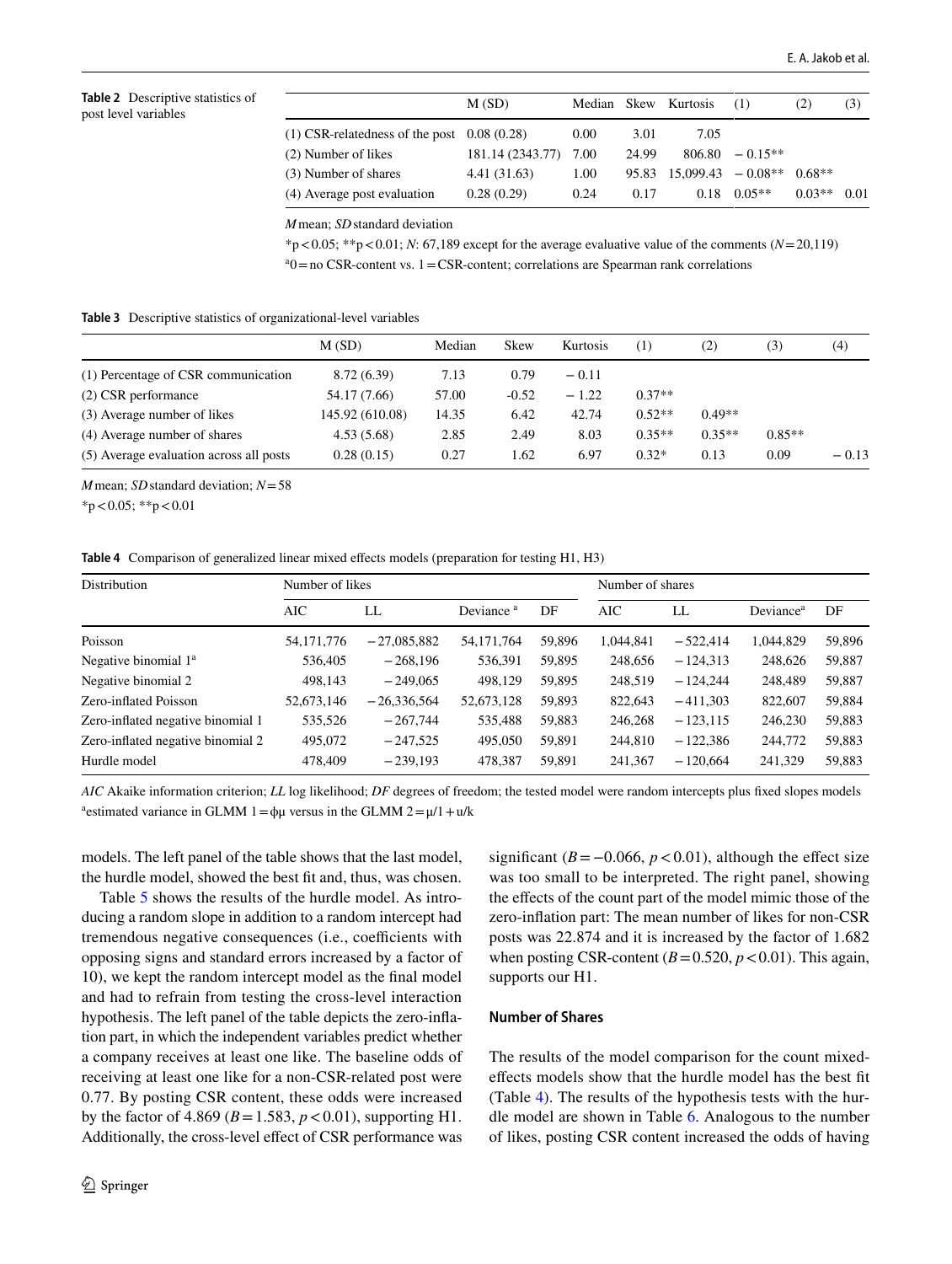<span id="page-12-0"></span>**Table 5** Post-level analyses: Efects of a post's CSR content on the number of likes (H1 and  $H3$ 

|                             | Zero-inflation model |        | Count model       |        |
|-----------------------------|----------------------|--------|-------------------|--------|
|                             | B(SE)                | Exp(B) | B(SE)             | Exp(B) |
| Level 1                     |                      |        |                   |        |
| Intercept                   | $-2.562(0.221)$ **   | 0.772  | 3.130(0.86)       | 22.874 |
| CSR-relatedness of the post | $1.583(0.039)$ **    | 4.869  | $0.520(0.059)$ ** | 1.682  |
| Level 2                     |                      |        |                   |        |
| CSR performance             | $-0.066(0.029)$ *    | 0.936  | $0.132(0.033)$ ** | 1.14   |
| Additional information      |                      |        |                   |        |
| $\mathrm{ICC}^{\mathrm{a}}$ | 0.62                 |        |                   |        |

The models are generalized mixed effects hurdle models;  $N_{\text{Post}} = 59,902$ ;  $N_{\text{Organizations}} = 51$ 

 $*p<0.05$ ;  $**p<0.01$ 

<sup>a</sup>ICCs cannot currently be calculated for models addressing a zero-inflation. The printed ICC was estimated with a GLMM with negative binomial distribution and may, thus, overestimate the true ICC

<span id="page-12-1"></span>**Table 6** Post-level analyses: efects of a posts' CSR content on the number of shares (H1 and H3)

|                             | Zero-inflation model |        | Count model        |        |  |  |
|-----------------------------|----------------------|--------|--------------------|--------|--|--|
|                             | B(SE)                | Exp(B) | B(SE)              | Exp(B) |  |  |
| Level 1                     |                      |        |                    |        |  |  |
| Intercept                   | 0.109(0.191)         | 1.115  | $-15.818(315.960)$ | 0.000  |  |  |
| CSR-relatedness of the post | $0.879(0.033)$ **    | 2.408  | $1.000(0.066)$ **  | 2.718  |  |  |
| Level 2                     |                      |        |                    |        |  |  |
| CSR performance             | $-0.044(0.025)$      | 0.957  | $0.077(0.018)$ **  | 1.080  |  |  |
| Additional information      |                      |        |                    |        |  |  |
| ICCª                        | 0.51                 |        |                    |        |  |  |
| Pseudo R-square             | 0.01                 |        |                    |        |  |  |

The models are generalized mixed effects hurdle models;  $N_{\text{Posts}} = 59,902$ ;  $N_{\text{Organizations}} = 51$  $*p<0.05$ ;  $**p<0.01$ 

<sup>a</sup>ICCs cannot currently be calculated for models addressing a zero-inflation. The printed ICC was estimated with a GLMM with negative binomial distribution and may, thus, overestimate the true ICC

the post shared by the factor of 2.408 ( $B = 0.879$ ,  $p < 0.01$ ) and the number of shares by the factor of  $2.718$  ( $B = 1.000$ ,  $p < 0.01$ ), thus supporting H1.

#### **Evaluation of the Post**

The fnal model on the post level was a traditional general linear mixed-efects model for which, due to the much lower complexity, the random intercept model, the random slope model, and the model with an estimate cross-level interaction could be estimated. Table [7](#page-12-2) shows the model without and with a cross-level product. The table shows the frst-order efect of CSR-relatedness and the interaction efect. The frst-order effect was significant  $(B=0.038, p<0.01)$ , supporting H1. The interaction was only signifcant at an error rate of 10%. The plot of the interaction efect (see Fig. [3,](#page-13-1) left panel), however, showed the opposite of what we had hypothesized, as there was a slight tendency of CSR postings to result in more positive evaluations, particularly for frms with a low CSR performance. From this perspective, H3 was rejected.

<span id="page-12-2"></span>**Table 7** Post-level analyses: efects of a posts' CSR content on the post-evaluation (H1 and H3)

|                                                     | and random slope | Random intercept Cross-level interaction |
|-----------------------------------------------------|------------------|------------------------------------------|
| Level 1                                             |                  |                                          |
| Intercept                                           | $0.240(0.04)$ ** | $0.238(0.04)$ **                         |
| CSR-relatedness of the<br>post                      | $0.038(0.01)$ ** | $0.043(0.01)$ **                         |
| Level 2                                             |                  |                                          |
| CSR performance                                     | 0.002(0.00)      | 0.001(0.00)                              |
| Cross-level interaction                             |                  |                                          |
| CSR performance x<br>CSR-relatedness of<br>the post |                  | $-0.003(0.00)^{\dagger}$                 |
| Additional information                              |                  |                                          |
| ICC                                                 | 0.06             | 0.06                                     |
| Pseudo R-square                                     | 0.01             | 0.01                                     |

The models are linear mixed efects models

 $\frac{1}{p}$  < 0.10, \*p < 0.05, \*\*p < 0.01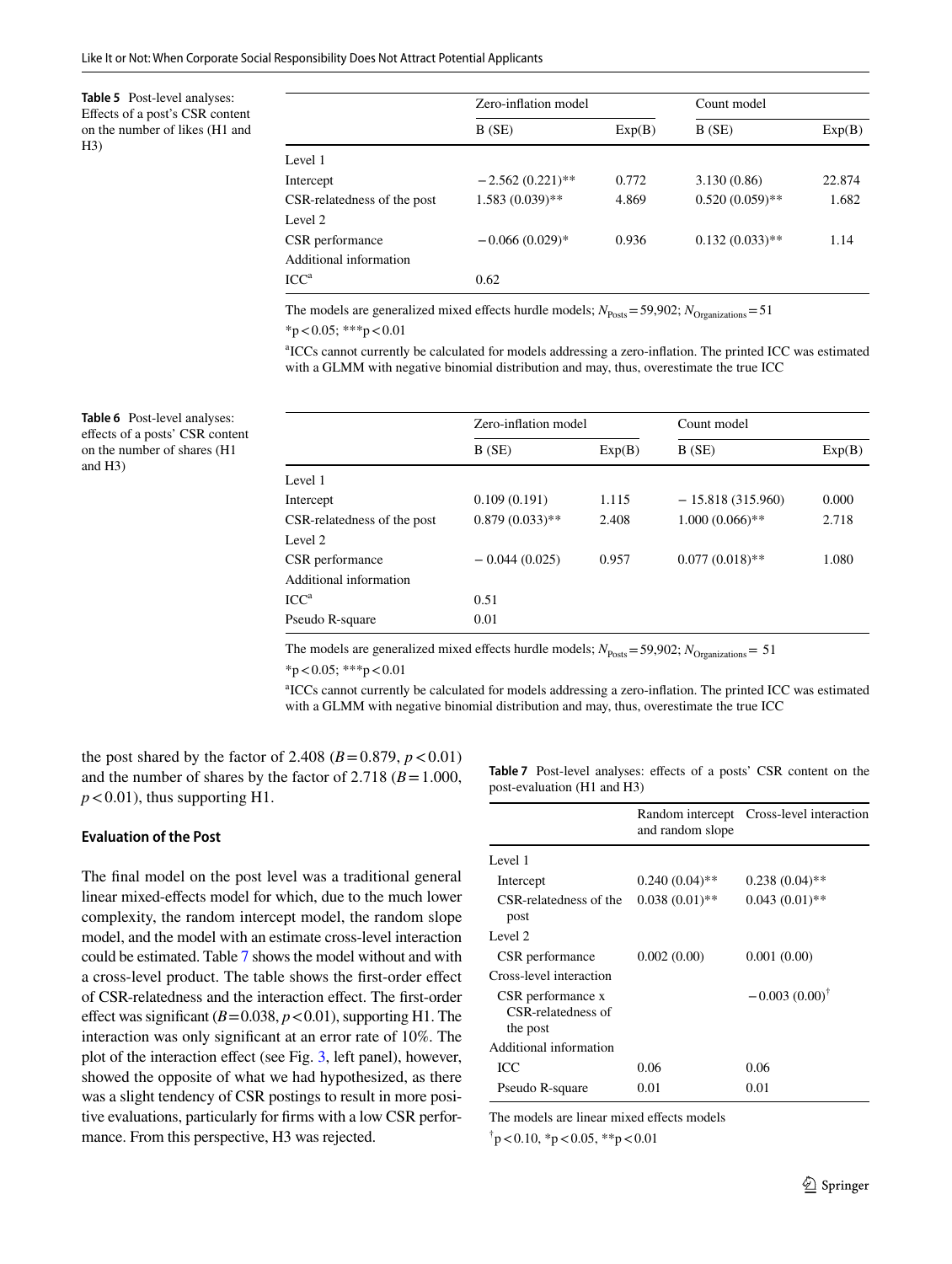<span id="page-13-1"></span>**Fig. 3** Plots of the moderator efects of CSR performance on the relationship between CSR content of the post and its evaluation (left panel) and percentage of CSR communication and average post (H3, H4)



<span id="page-13-0"></span>

| Table 8 Organizational level   |
|--------------------------------|
| analyses: effects of CSR       |
| communication on the average   |
| number of likes and shares (H2 |
| and H4)                        |

|                                                | Average number of likes |        |                  | Average number of shares |  |  |
|------------------------------------------------|-------------------------|--------|------------------|--------------------------|--|--|
|                                                | B(SE)                   | Exp(B) | B(SE)            | Exp(B)                   |  |  |
| Intercept                                      | $2.330(.728)$ **        | 10.28  | 0.621(0.591)     | 1.85                     |  |  |
| Percentage of CSR content                      | $0.149(.046)$ **        | 1.16   | 0.047(0.037)     | 1.05                     |  |  |
| CSR performance                                | $0.148(.052)$ **        | 1.16   | $0.088(0.041)$ * | 1.09                     |  |  |
| CSR performance x Percentage<br>of CSR content | $-0.007(.007)$          | 0.99   | $-0.007(0.006)$  | 0.99                     |  |  |

The models are generalized linear gamma models

\*p<0.05, \*\*p<0.01; N=58; B2C (business-to-customer segment) and industry were used as control variables; the pseudo R-square is McFadden's version

### **Summary of the Post‑Level Analyses**

In total, all three regression analyses showed a consistent support for H1, which stated that CSR-related posts receive increased positive observer reactions refected the number of likes, shares, and more positive emotional reaction. In contrast, we rejected H3 as the interaction plot for the evaluations of the posts indicates the opposite of what we had expected.

### **Test of Hypotheses on the Organizational Level (H2, H4)**

#### **Average Number of Likes**

Analogous to the data at the post level, the organizational level variables were strongly skewed and highly kurtotic, violating basic assumptions of homoscedasticity and normality of the residuals (Table [3\)](#page-11-1). Hence, we estimated a generalized gamma model, which assumes a gamma distribution as the appropriate error distribution. In addition, we applied a log link that facilitates the interpretation of the exponentiated regression coefficients like the receding analyses. Table [8](#page-13-0) (left panel) shows that the percentage of CSR content was positively associated with the average number of likes  $(B=0.149, p<0.01)$  with an associated frequency multiplier of 1.16 per 1% increase. Thus, H2 was supported. In contrast, there was no indication of an interaction efect, thus not supporting H4.

### **Average Number of Shares**

In contrast to the number of likes, the generalized gamma model did not result in an efect of CSR communication on the number of shares, contradicting H2. Again, there was no evidence of an interaction efect of CSR performance; thus, H4 is rejected.

#### **Average Post Evaluation**

As the average post evaluation was approximately normally distributed, we estimated an ordinary least squares regression but corrected for the slight nonnormality of the residuals. Table [9](#page-14-0) shows a signifcant relationship between the percentage of CSR content and the average post evaluation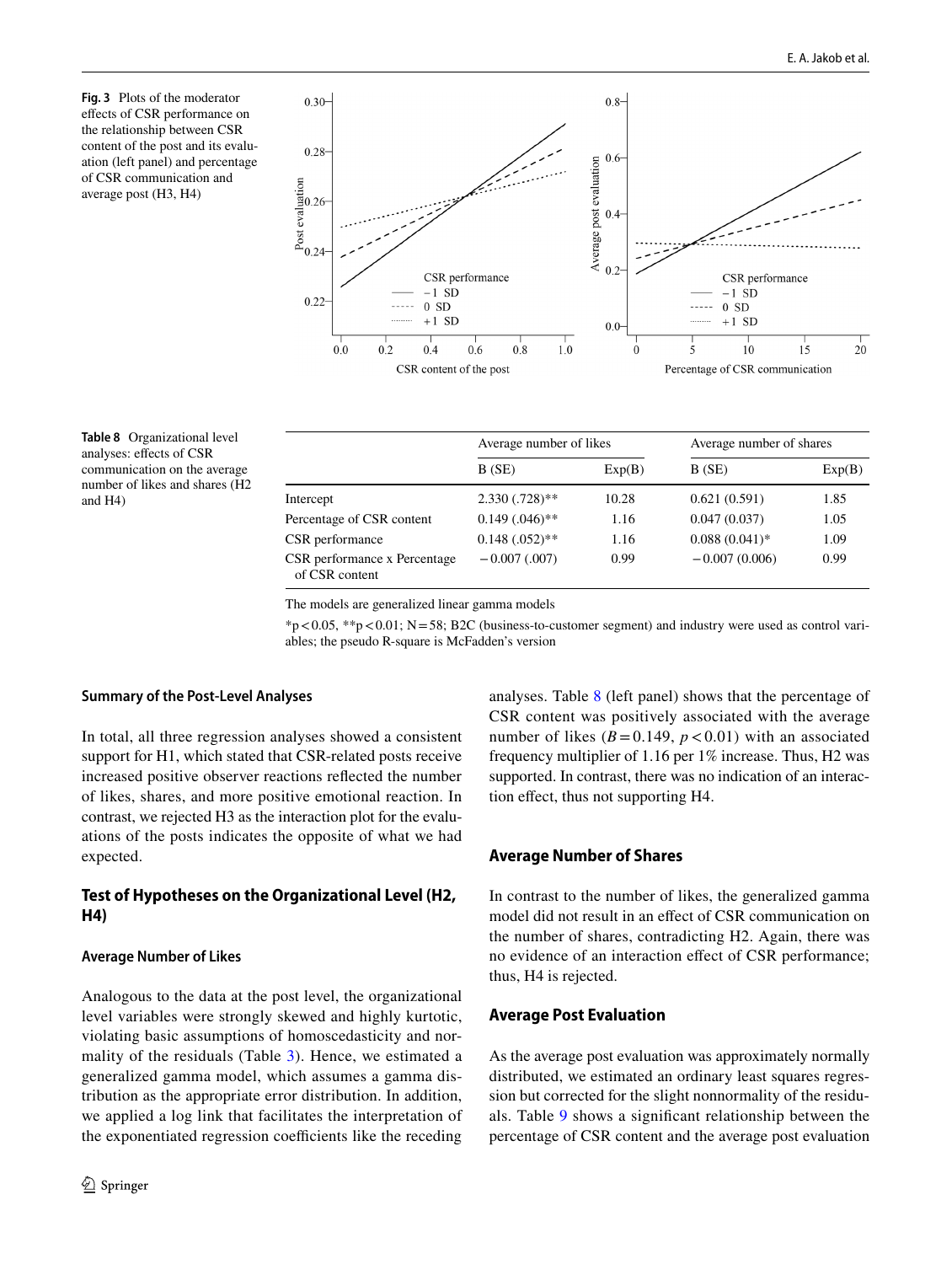<span id="page-14-0"></span>**Table 9** Organizational level analyses: efects of CSR communication on average post evaluation (H2 and H4)

|                                                         | B(SE)              |         |
|---------------------------------------------------------|--------------------|---------|
| Intercept                                               | $0.242(0.040)$ **  |         |
| Percentage of CSR content                               | $0.010(0.003)$ **  | 0.53    |
| CSR performance                                         | $0.008(0.003)$ **  | 0.48    |
| $CSR$ performance $\times$ Percentage<br>of CSR content | $-0.002(0.000)$ ** | $-0.01$ |

The model is a robust regression

\*p<.05, \*\*p<.01; N=58; B2C (business-to-customer segment) and Industry were used as control variables

 $(B=0.01, p<0.01)$ , associated with a substantial standardized estimate ( $\beta$ =0.53). Hence, H2 was supported. In contrast to the number of likes and shares (and mimicking results from the post level), we found a signifcant interaction efect. The right panel of Fig. [3](#page-13-1), however, shows the same pattern found on the post level: there is a positive relationship between the percentage of CSR content only for low CSR performance frms but not for high CSR performance frms. Thus, H4 was not supported.

#### **Summary of the Organizational Level Analyses**

In total, two of three regression analyses showed support for H2 because a signifcant relationship between CSR communication and number of likes and the average post-evaluation could be detected. In contrast, the regression coefficient was non-signifcant in the case of number of shares. Moreover, we rejected the interaction hypothesis H4 because the interaction efects were non-signifcant for the number of likes and shares but signifcant but opposite for the average postevaluation–the lower the CSR performance the greater the positive efect of CSR communication on organizational attractiveness.

# **Discussion**

Since the 1990s, research on the intersection between CSR and applicants' reactions as well as organizational attractiveness has shown that CSR helps to attract potential applicants (e.g., Turban & Greening, [1996;](#page-21-2) Zhang & Gowan, [2012](#page-22-4)). As such, CSR has been interpreted as an efective signal to communicate with potential applicants. Recently, however, research indicates that CSR communication may not always yield positive results (e.g., Donia et al., [2019;](#page-19-2) Gistri et al., [2019](#page-19-4); Scheidler et al., [2019\)](#page-21-6). In this paper, we investigated a missing part of the widely applied signaling theory to the relationship between CSR and potential applicants' reactions as well as organizational attractiveness by examining how observers and potential applicants react to inconsistencies between CSR communication and the overall CSR performance. To this end, we analyzed the effect of over 67,000 posts on Facebook career pages by 58 *Fortune 500* companies and combined the data with CSRHub score for CSR performance.

First, the results substantiate the positive relationship between CSR communication and potential applicants' reactions as well as organizational attractiveness. Even though the average percentage of CSR content across all companies was only 8.72%, increasing CSR content by 1% would increase the number of likes by a factor of 1.16. Although this seems non-substantial, an extrapolation implies that increasing CSR content by 10% would result in an increase of 45% in the number of likes. This has implications for social media research. While social media research has become popular in recent years (Azucar et al., [2018](#page-18-25); Conway & O'Connor, [2016;](#page-19-29) Kern et al., [2016](#page-20-27)), organizational research using big data drawn from social media is still in an emerging stage (Tonidandel et al., [2018;](#page-21-25) Wenzel & Van Quaquebeke, [2018\)](#page-22-12). Beyond its focus on the substantive research issue, the present work represents a case study of potential ways to conduct a social media study of datarelated or statistical problems that researchers must expect from data in a social media context. Most importantly, the distributions of the model variables gathered from social media can be expected to severely depart from theoretically expected distributions, as was the case in our study. Combined with the inherent multi-level structure, these characteristics lead to the requirement for sophisticated analytical procedures. This study advances social media research along with recent theoretical advances concerning the importance that social media introduces to an organization's relationships with its stakeholders (Etter et al., [2019\)](#page-19-5).

Second, our analyses did not support our hypotheses that a weak CSR performance would diminish the efect of CSR communication on observers' reactions and organizational attractiveness. Instead, our results indicate the opposite: a low CSR performance strengthened the effect of CSR communication on the afective evaluation per post as well as the average afective evaluation of posts (Fig. [3](#page-13-1)). While care is warranted not to overinterpret these exceptional efects, the pattern at least suggests that particularly companies with low CSR performance could beneft from posting CSR content to promote their CSR activities. The results further suggest that frms with high CSR performance do not beneft more from posting CSR content than other content on social media (e.g., seasonal greetings, general company information).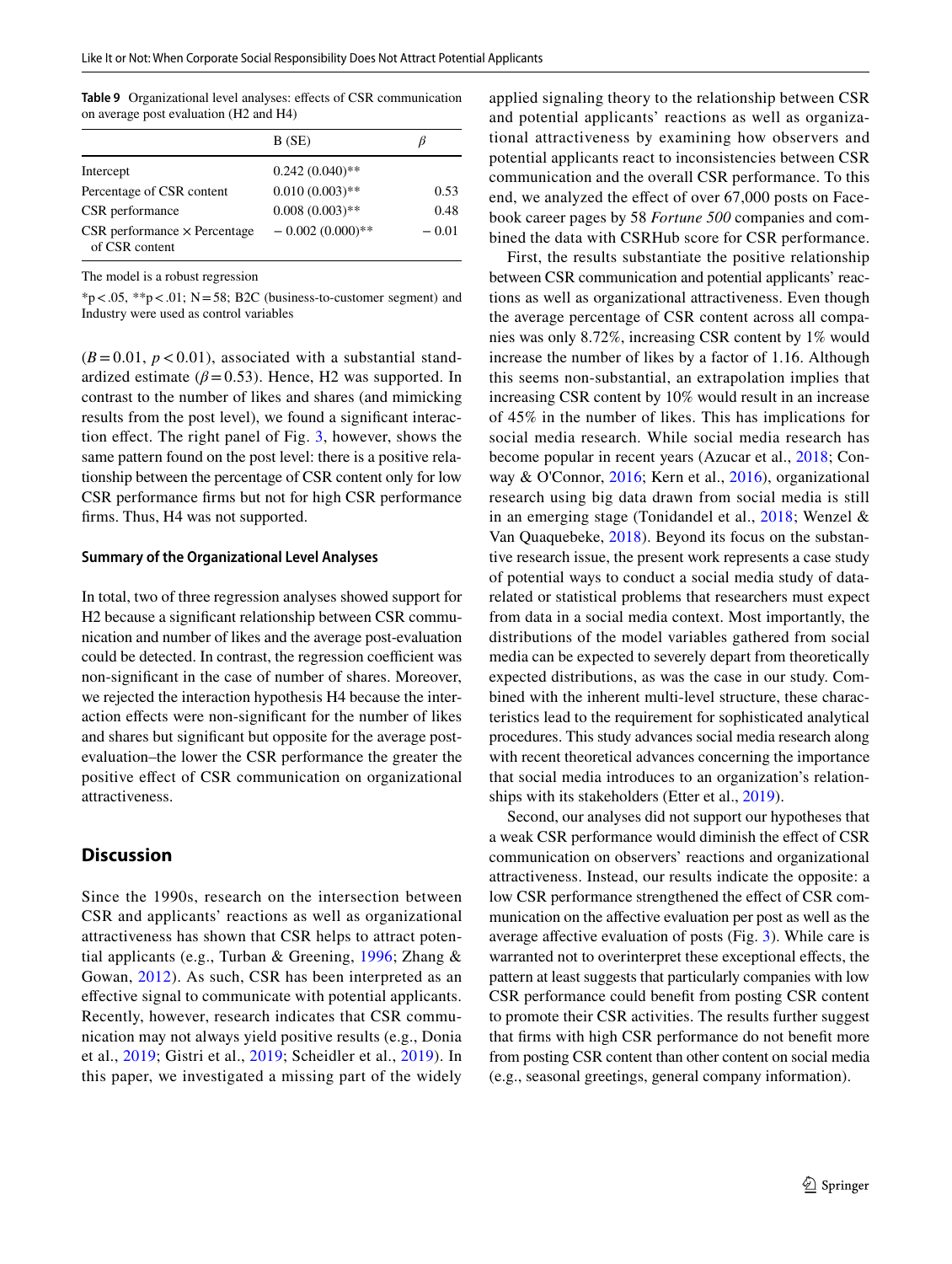### **Potential Explanations and Suggestions for Future Research**

## **Distinctiveness Versus Inconsistencies in CSR Communication**

Regarding the unexpected fndings concerning the enhancing effect of a low CSR performance, we offer three potential explanations why potential applicants might react positively to CSR communication of companies with a weak CSR performance. First, distinctiveness in messaging could be more important than authenticity, particularly in a content-rich messaging environment such as social media. Researchers investigating the efect of consistency versus inconsistency in CSR signaling often assume that receivers will evaluate messages depending on the perceived authenticity of the CSR message (Joo et al., [2016](#page-20-21); Pérez, [2019](#page-21-26); Scheidler et al., [2019;](#page-21-6) Wagner et al., [2009\)](#page-22-0). Currently, however, CSR communication might be strongly afected by diminishing returns in its perception as being distinctive. The information processing perspective (Crocker et al., [1984;](#page-19-30) Fiske & Taylor, [1991](#page-19-31)) poses that information will be processed and might change attitudes when it is distinct from prior information received by the observer. Thus, due to the information overload inherent in social media communication, distinctiveness might outweigh authenticity; hence, external stakeholders, such as potential applicants, perceive CSR communication positively when sent by companies that are not yet known for high CSR performance. This could be fruitful research avenue for future research to examine the mechanisms that lead to a rather positive evaluation of CSR-related messages if the company has a lower overall CSR performance. Especially the CSR context is an important area in which distinctiveness, authenticity, and trustworthiness are highly relevant to inform and convince potential applicant and external stakeholders about the CSR activities of a company.

Second, the diference in the audiences on social media between high and low-CSR-performing companies may explain why low-CSR-performing companies tend to be more successful in receiving positive reactions for communicating CSR content. Potential applicants who particularly value CSR issues are likely to be attracted to companies that are already strong in CSR performance. In contrast, companies that perform somewhat low in CSR might initially attract potential applicants who might value other aspects of the future employer more strongly (e.g., career development opportunities). When presented with CSR content, potential applicants in the target audience of companies with a low CSR performance might react positively because they view CSR signals as adding onto other relevant organizational attributes. Potential applicants of companies with a high CSR performance, however, might be less receptive to additional CSR content, as they expected the company to regularly execute CSR activities. Similar results about the role of expectancies among stakeholders have been found for the reaction of the public, consumers, and employees to CSR communication (e.g., Korschun et al., [2016](#page-20-29); Scheidler et al., [2019;](#page-21-6) White & Willness, [2009](#page-22-8)). Future research might consider conducting experiments also among potential applicants to demonstrate how inconsistencies between CSR communication and CSR performance is attributed to expectancies as well as information processing diferences in the perception of CSR signals.

Third, the lack of interaction efects can partly be due to the complex relationship between objective frm characteristics and subjective perceptions, also addressed in signaling theory as signal observability and receiver interpretation (Connelly et al., [2010\)](#page-19-6). Even though we had operationalized CSR performance based on the CSRHub score, this characteristic may transfer in non-perfect and complex ways to the perception of observers. Although the overall negative main effects of a low CSR performance support the validity of the CSR score and the reasonableness of its scientifc use, its role in the case of interactions with CSR content is more complex. In particular, evaluations of an organization vary depending on personal interests or values of observers, especially regarding topics such as environmental protection or human rights (Lange & Washburn, [2012](#page-20-30)). These diferences become relevant when judging either the relevance or appropriateness of the content communicated by the company. That is, observers may react positively to CSR content of companies with a low CSR performance either because they lack the information about CSR performance, or their values cause perceived information not to be salient in the moment of observing the post. As a future research implication, investigating the potential interaction efect with subjective perceptions of CSR performance would target the possibility of whether our results could be explained by a potential disparity of an objective versus perceived reputation.

# **The Role of the Type of Inconsistency, Type of Receiver, and Context**

First, research on the efect of (in)consistency in CSR com-munication (e.g., Kim & Choi, [2018;](#page-20-8) Scheidler et al., [2019](#page-21-6); Skard & Thorbjørnsen, [2014\)](#page-21-21) and on the role of greenwashing or symbolic CSR (De Jong et al., [2018](#page-19-8); Donia et al., [2019;](#page-19-2) Nyilasy et al., [2014\)](#page-21-27) focuses on diferent types of inconsistencies. That is, studies vary according to the source of information where (in)consistent information is provided from. On the one hand, companies provide CSR information, but inconsistencies arise as the information on a same or similar issue (e.g., CSR) provides difering or even contradicting signals. For instance, there could be an imbalance between the extent companies pursue external versus internal CSR initiatives (Scheidler et al., [2019](#page-21-6)) or a (mis)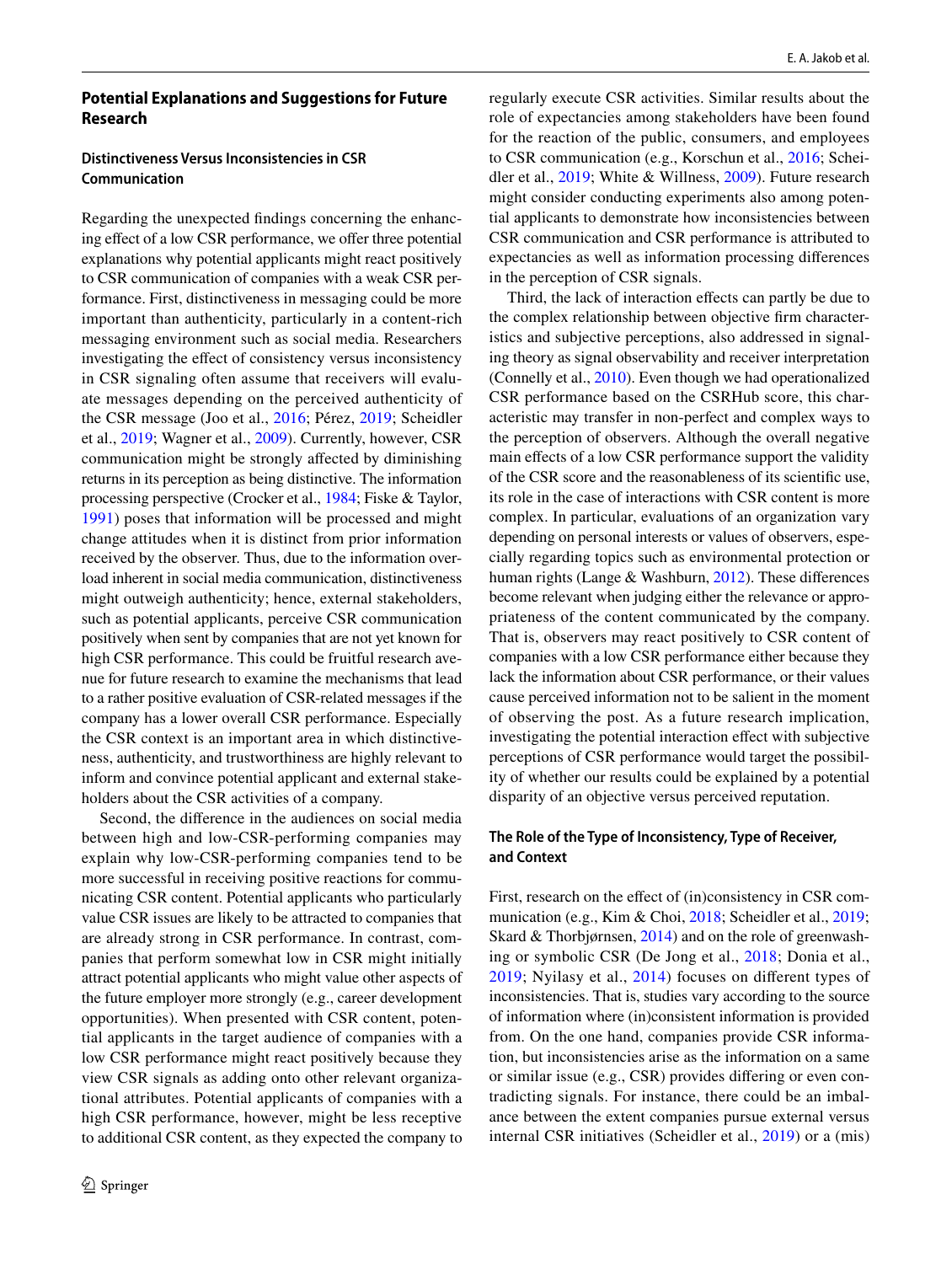ft between pre- versus post-crisis CSR initiatives (Kim & Choi, [2018](#page-20-8)). In these cases, previous results indicate that inconsistencies are detrimental to stakeholder reactions (e.gKim & Choi, [2018](#page-20-8); Scheidler et al., [2019](#page-21-6)). On the other hand, inconsistencies may result from diferent information provided by diferent source, for instance, when the company communicates about its CSR initiatives in a diferent way than third parties do or objective data is showing (e.g., Nyilasy et al., [2014;](#page-21-27) Skard & Thorbjørnsen, [2014\)](#page-21-21). The study by Nyilasy et al. ([2014\)](#page-21-27), for instance, indicates that if a company exhibits high environmental performance, green advertising results in more unfavorable brand attitudes than no advertising. Our study provides indications in the same direction, since we found a dampening efect of CSR performance on the relationship between CSR communication and the (average) afective evaluation of CSR-related messages. Based on the arguments provided by Nyilasy et al. ([2014](#page-21-27)), observers of CSR-related messages may start being skeptical about the "true" environmental/CSR performance when a company with high CSR performance strongly promotes its CSR performance for marketing purposes. Diferences in the fndings of the efect of inconsistencies provide a future research opportunity to further investigate how attributions about inconsistencies difer depending on the source and type of information (objective vs. subjective) that CSR communication is provided by.

Second, the type of receiver (e.g., potential applicants, employees, customers) could explain why the effect of inconsistency difers. Following signaling theory, the type of stakeholder refects diferences in the degree of information asymmetry that exist between sending entity (i.e., the company) and the receiver (i.e., stakeholder). Employees are likely to possess greater knowledge about their organization's CSR performance than do customers and potential applicants. At the same time, stakeholders' motivation to interact with the company is diferent so that the way corporate information is processed is diferent. While customers and potential applicants compare diferent companies as alternative opportunities to fulfll their need for a certain product or job, employees more strongly interact with one company they work for. The elaboration-likelihood model (Krosnick & Petty, [1995](#page-20-31); Petty & Cacioppo, [1990\)](#page-21-28) suggests that information is either processed via a central or a peripheral route depending, for instance, on the perceived personal consequence of a message. In the case of employees, CSR messages and corresponding inconsistencies might be processed via a central route which more likely results in the reconsideration of former attitudes. In contrast, potential applicants might resemble customers who tend to be confronted with diferent options in their product/job choice and, hence, might rather draw on superficial analyses of information. Some recent studies in consumer research back this argument as they indicate that inconsistencies might not always lead to negative reactions. For instance, De Jong et al. [\(2018](#page-19-8)) show that greenwashing companies create a better image if they communicate environmental issuers than if they would remain silent about environmental issues. Future research could consider exposing employees, consumers, and potential applicants to the same inconsistent CSR communication to compare the depth of information elaboration, attributions, and reactions.

Third, most of the studies that concern inconsistency or symbolic CSR use experiments to understand stakeholders' reactions (e.gDe Jong et al., [2018;](#page-19-8) Nyilasy et al., [2014](#page-21-27); Skard & Thorbjørnsen, [2014](#page-21-21)). Our study draws on data collected on real-life reactions to corporate Facebook career pages combined with CSR performance data. Thus, our study's analysis is based on objective data which adds a different perspective on the role of inconsistencies. On the one hand, our study shows higher external validity because the messages on which our study rests are crafted by companies and thus might depict a more natural type of communication than it is possible within an experiment. Additionally, observers' reactions in our study are more contextualized. Observers viewed messages embedded in all other Facebook communication and everyday communication that observers experience. Thus, the noisiness of the context might explain why our results might differ from experimental findings. Future research on stakeholders' reactions to inconsistencies could consider to introduce noise into experimental conditions to better understand how inconsistency and greenwashing afect consumers, employees, and potential applicants in our digital and information-overloaded society.

#### **Practical Implications**

Our study indicates that CSR communication can be benefcial in attracting applicants and that companies with a lower CSR performance might be successful in attracting candidates via social media. However, we would like to caution practitioners as both efects rely on the assumption of a linear trend underlying such extrapolations. It might be likely that linear extrapolations are only valid up to a certain point and that the potential relationship between the percentage of CSR content and reactions on a larger scale is non-linear or even U-shaped (Haans et al., [2016\)](#page-20-32). That is, observers may become used to, bored, or even annoyed by CSR posts when ofered in the extreme. This situation might already exist if the company has a superior CSR performance. Hence, we caution against regarding our results as a foundation for frms hoping to increase their social media performance by heavily focusing on CSR content.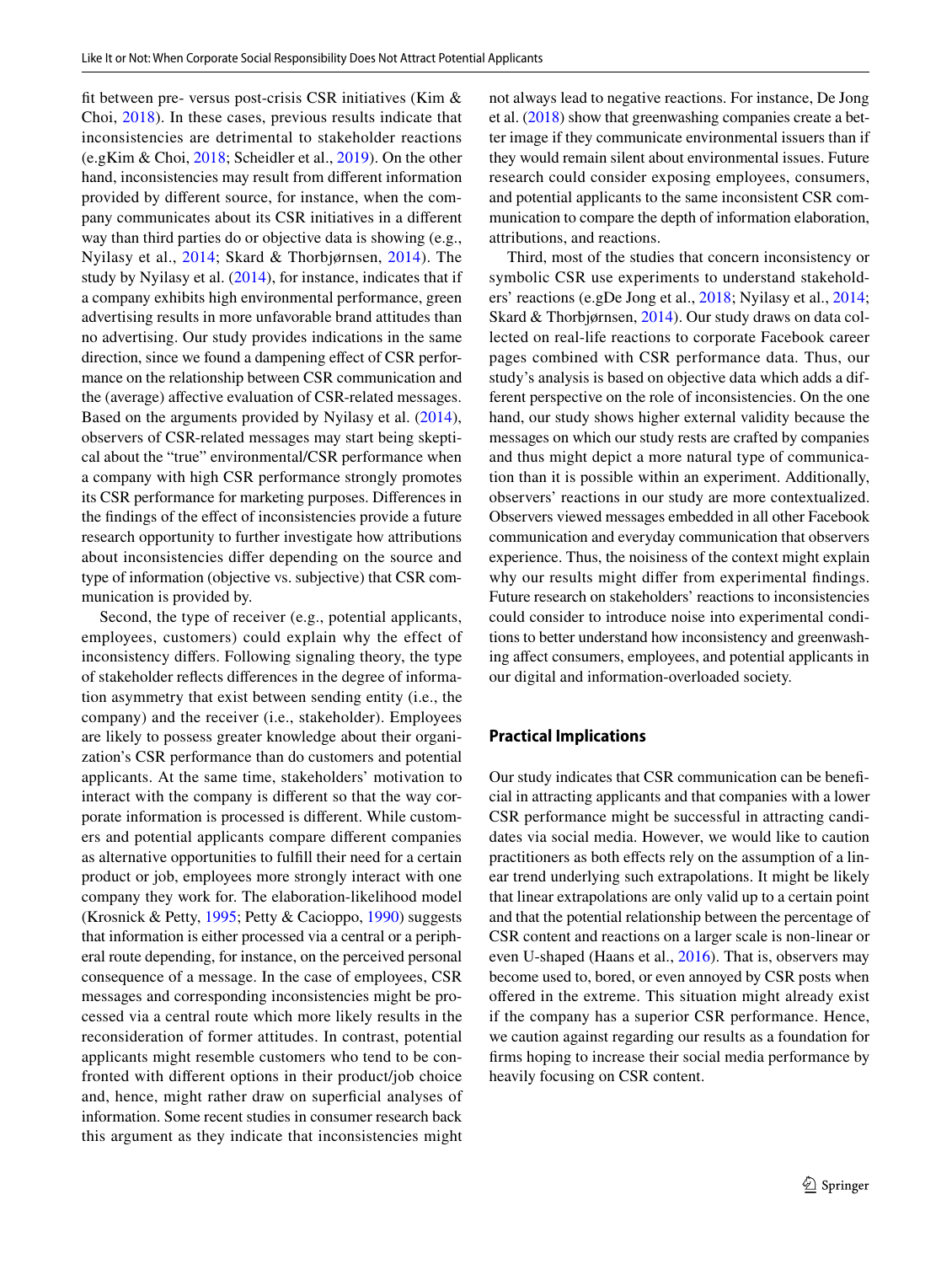### **Limitations and Outlook**

Although our study leverages unique data, the results must be interpreted considering limitations that present opportunities for future research. First, coding the posts on whether they had a CSR content or not was based on text mining to identify combination of terms that are indicative of CSR posts. While this procedure is objective, it results in an imperfectly accurate classifcation of posts. It can be expected that both false positives (i.e., posts misclassifed as containing CSR content) and false negatives (i.e., failures to identify true CSR posts) exist. From a measurement theory viewpoint, these misclassifcations represent random measurement error which downward biases the efect sizes. As our efect sizes were not only signifcant but also substantial, the download bias was apparently not so substantial that it led to the inability to fnd efects. On the contrary, it can be expected that because of the error, true effect sizes are even larger. As a future research implication, we suggest the application of modern forms of supervised text mining algorithms (Foster et al., [2016\)](#page-19-22) not only to enhance a most accurate classifcation but also to estimate the amount of accuracy versus measurement error.

Second, conducting research with Facebook data involves some challenges, which is a potential area of future research on social media. These challenges are (A) the role of the algorithms on the visibility of diferent posts, (B) the non-independence of likes and shares, and (C) problems to infer causal efects. Regarding challenge (A), the Facebook algorithms cause prominent posts with a higher number of reactions to be promoted more among observers than posts with lower number of reactions. This diferential visibility may potentially lead to selection bias (Elwert & Winship, [2014](#page-19-32)), as the reactions to a post cause factual exclusion of unattractive posts out of the sample. Although such events are contained in the data, observers are less likely to be able to respond. It is possible, however, that the application of zero-infation models, which we applied in this study, presents a remedy to this problem, as these models separate unobservable posts from the observable posts.

Concerning the non-independence of likes and shares in challenge (B), an additional problem may result from the number of likes and shares on the post level unlikely to be "iid" (independently and individually distributed) which is a basic assumption of statistical tests. In contrast, it is plausible that likes, and shares foster subsequent ones, thus particularly violating the independence assumption. Such non-independencies may stem either from the interrelatedness of individuals with similar standards or by individuals perceiving preceding likes as a signal pointing to the informational or emotional value of the post. Concerning the latter, a high number of likes can be regarded as a form of "descriptive norm" (Reno et al., [1993\)](#page-21-29) signaling the social legitimization of a post. Again, investigating the correctness of these possibilities as well as the degree of non-independence and its consequences is a further research avenue to develop theory-enriching social media research.

Regarding problems to infer causal efects in challenge (C), causal inferences should be undertaken with care. In our study, we intended to enhance identifability of the efects of CSR communication by controlling for most relevant potential confounders (VanderWeele, [2019](#page-21-30)). By controlling for industry and the B2C-segment, we eliminated the possibility that industry-related contents of posts interfere with industry-related diferences in the attractiveness of posts. Furthermore, when controlling for CSR performance, we eliminated all confounding efects that are related to a fundamental attitude toward or against a company. As a potential future avenue of research, we suggest randomized controlled trials using scenarios to enhance causal interpretations of our results.

Third, the data underlying this study does not allow us to test for the potential explanations that would clarify why our results indicate that companies with a lower CSR performance seem to beneft more greatly from communicating their CSR activities on their Facebook career pages. We propose that CSR knowledge could play an important role in how potential applicants interpret CSR communication. However, the data does not provide us with a measure to directly test this explanation. Therefore, we suggest future research on CSR communication to include both inconsistency concerns and CSR knowledge to shed light on this potential interactive effect.

Fourth, the data underlying this study only includes organization-related characteristics. However, as proposed by the widely applied person-organization ft perspective, organizational attractiveness also depends on the ft between the characteristics of the applicant and the respective company (Cable & Judge, [1994,](#page-18-9) [1996;](#page-18-10) Chat-man, [1989](#page-19-10)). However, for privacy reasons, the data collection environment of this study did not allow us to control for individual level characteristics of the potential applicants. Nevertheless, we think that future research could greatly beneft from the inclusion of individual and organizational level characteristics in the investigation of the role of inconsistencies in CSR communication.

**Acknowledgements** We thank Jens Polomski for providing us with his excellent social media knowledge. We also thank the editor and two anonymous reviewers for their constructive and insightful feedback.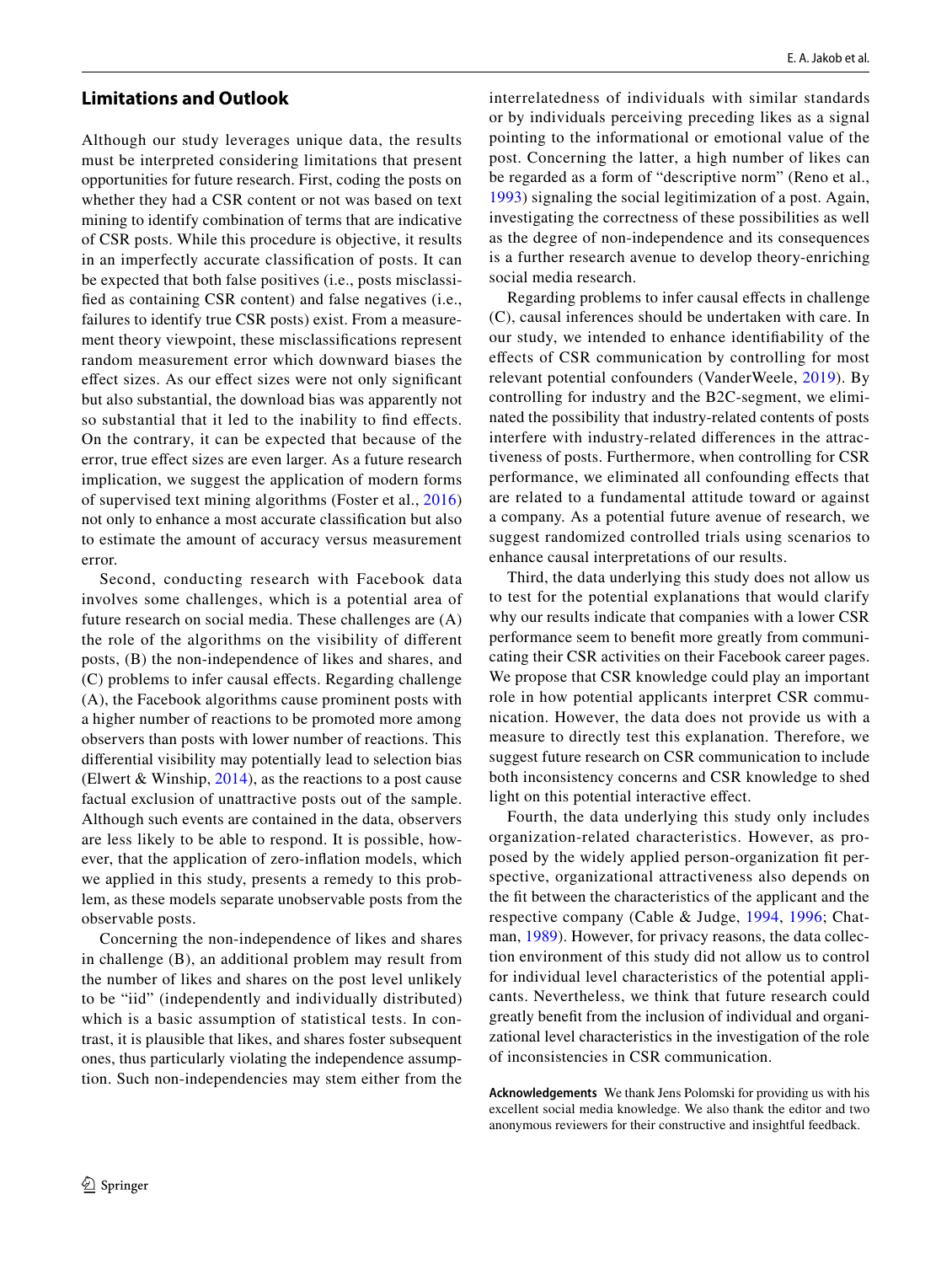**Funding** Open Access funding enabled and organized by Projekt DEAL.

#### **Declarations**

**Conflict of interest** The authors declare that they have no confict of interest.

**Open Access** This article is licensed under a Creative Commons Attribution 4.0 International License, which permits use, sharing, adaptation, distribution and reproduction in any medium or format, as long as you give appropriate credit to the original author(s) and the source, provide a link to the Creative Commons licence, and indicate if changes were made. The images or other third party material in this article are included in the article's Creative Commons licence, unless indicated otherwise in a credit line to the material. If material is not included in the article's Creative Commons licence and your intended use is not permitted by statutory regulation or exceeds the permitted use, you will need to obtain permission directly from the copyright holder. To view a copy of this licence, visit <http://creativecommons.org/licenses/by/4.0/>.

### **References**

- <span id="page-18-12"></span>Aguilera, R. V., Rupp, D. E., Williams, C. A., & Ganapathi, J. (2007). Putting the S back in corporate social responsibility: A multilevel theory of social change in organizations. *Academy of Management Review, 32*(3), 836–863. [https://doi.org/10.5465/amr.2007.](https://doi.org/10.5465/amr.2007.25275678) [25275678](https://doi.org/10.5465/amr.2007.25275678)
- <span id="page-18-0"></span>Aguinis, H., & Glavas, A. (2012). What we know and don't know about corporate social responsibility: A review and research agenda. *Journal of Management, 38*(4), 932–968. [https://doi.org/10.1177/](https://doi.org/10.1177/0149206311436079) [0149206311436079](https://doi.org/10.1177/0149206311436079)
- <span id="page-18-1"></span>Albinger, H. S., & Freeman, S. J. (2000). Corporate social performance and attractiveness as an employer to diferent job seeking populations. *Journal of Business Ethics, 28*(3), 243–253. [https://doi.org/](https://doi.org/10.1023/A:1006289817941) [10.1023/A:1006289817941](https://doi.org/10.1023/A:1006289817941)
- <span id="page-18-3"></span>Allen, D. G., Mahto, R. V., & Otondo, R. F. (2007). Web-based recruitment: Efects of information, organizational brand, and attitudes toward a Web site on applicant attraction. *Journal of Applied Psychology, 92*(6), 1696. [https://doi.org/10.1037/0021-9010.](https://doi.org/10.1037/0021-9010.92.6.1696) [92.6.1696](https://doi.org/10.1037/0021-9010.92.6.1696)
- <span id="page-18-15"></span>Alnıaçık, E., & Alnıaçık, Ü. (2012). Identifying dimensions of attractiveness in employer branding: Efects of age, gender, and current employment status. *Procedia—Social and Behavioral Sciences, 58*, 1336–1343.<https://doi.org/10.1016/j.sbspro.2012.09.1117>
- <span id="page-18-19"></span>Arminen, H., Puumalainen, K., Pätäri, S., & Fellnhofer, K. (2018). Corporate social performance: Inter-industry and international differences. *Journal of Cleaner Production, 177*, 426–437. <https://doi.org/10.1016/j.jclepro.2017.12.250>
- <span id="page-18-21"></span>Atkins, D. C., & Gallop, R. J. (2007). Rethinking how family researchers model infrequent outcomes: A tutorial on count regression and zero-infated models. *Journal of Family Psychology, 21*(4), 726–735. <https://doi.org/10.1037/0893-3200.21.4.726>
- <span id="page-18-25"></span>Azucar, D., Marengo, D., & Settanni, M. (2018). Predicting the Big 5 personality traits from digital footprints on social media: A metaanalysis. *Personality and Individual Diferences, 124*, 150–159. <https://doi.org/10.1016/j.paid.2017.12.018>
- <span id="page-18-11"></span>Backhaus, K. B., Stone, B. A., & Heiner, K. (2002). Exploring the relationship between corporate social performance and employer attractiveness. *Business & Society, 41*(3), 292–318. [https://doi.](https://doi.org/10.1177/0007650302041003003) [org/10.1177/0007650302041003003](https://doi.org/10.1177/0007650302041003003)
- <span id="page-18-23"></span>Barber, J., & Thompson, S. (2004). Multiple regression of cost data: Use of generalised linear models. *Journal of Health Services Research & Policy, 9*(4), 197–204. [https://doi.org/10.1258/13558](https://doi.org/10.1258/1355819042250249) [19042250249](https://doi.org/10.1258/1355819042250249)
- <span id="page-18-13"></span>Barnett, M., Henriques, I., & Husted, B. (2020). The rise and stall of stakeholder infuence: How the digital age limits social control. *Academy of Management Perspectives*. [https://doi.org/10.5465/](https://doi.org/10.5465/amp.2017.0080) [amp.2017.0080](https://doi.org/10.5465/amp.2017.0080)
- <span id="page-18-4"></span>Baum, M., & Kabst, R. (2014). The Efectiveness of recruitment advertisements and recruitment websites: Indirect and interactive efects on applicant attraction. *Human Resource Management, 53*(3), 353–378. <https://doi.org/10.1002/hrm.21571>
- <span id="page-18-16"></span>Belinda, C. D., Westerman, J. W., & Bergman, S. M. (2018). Recruiting with ethics in an online era: Integrating corporate social responsibility with social media to predict organizational attractiveness. *Journal of Vocational Behavior, 109*, 101–117. [https://doi.org/](https://doi.org/10.1016/j.jvb.2018.10.001) [10.1016/j.jvb.2018.10.001](https://doi.org/10.1016/j.jvb.2018.10.001)
- <span id="page-18-24"></span>Berk, R. A. (1990). A primer on robust regression. In J. L. Fox & J. Scott (Eds.), *Modern methods of data analysis.* Newbury Park: Sage Publications.
- <span id="page-18-20"></span>Blevins, D. P., Tsang, E. W. K., & Spain, S. M. (2015). Count-based research in management: Suggestions for improvement. *Organizational Research Methods, 18*(1), 47–69. [https://doi.org/10.](https://doi.org/10.1177/1094428114549601) [1177/1094428114549601](https://doi.org/10.1177/1094428114549601)
- <span id="page-18-9"></span>Cable, D. M., & Judge, T. A. (1994). Pay preferences and job search decisions: A person-organization ft perspective. *Personnel Psychology, 47*(2), 317–348. [https://doi.org/10.1111/j.1744-](https://doi.org/10.1111/j.1744-6570.1994.tb01727.x) [6570.1994.tb01727.x](https://doi.org/10.1111/j.1744-6570.1994.tb01727.x)
- <span id="page-18-10"></span>Cable, D. M., & Judge, T. A. (1996). Person–organization ft, job choice decisions, and organizational entry. *Organizational Behavior and Human Decision Processes, 67*(3), 294–311. <https://doi.org/10.1006/obhd.1996.0081>
- <span id="page-18-8"></span>Cable, D. M., & Turban, D. B. (2001). Establishing the dimensions, sources, and value of job seekers'employer knowledge during recruitment. *Research in Personnel and Human Resources Management, 20*, 115–164.
- <span id="page-18-14"></span>Caers, R., & Castelyns, V. (2010). LinkedIn and Facebook in Belgium: The infuences and biases of social network sites in recruitment and selection procedures. *Social Science Computer Review, 29*(4), 437–448. [https://doi.org/10.1177/0894439310](https://doi.org/10.1177/0894439310386567) [386567](https://doi.org/10.1177/0894439310386567)
- <span id="page-18-22"></span>Cameron, A. C., & Trivedi, P. K. (2013). *Regression analysis of count data* (Vol. 53). Cambridge University Press.
- <span id="page-18-6"></span>Carlini, J., Grace, D., France, C., & Lo Iacono, J. (2019). The corporate social responsibility (CSR) employer brand process: Integrative review and comprehensive model. *Journal of Marketing Management, 35*(1–2), 182–205. [https://doi.org/10.1080/0267257X.](https://doi.org/10.1080/0267257X.2019.1569549) [2019.1569549](https://doi.org/10.1080/0267257X.2019.1569549)
- <span id="page-18-18"></span>Carpentier, M., Van Hoye, G., Stockman, S., Schollaert, E., Van Theemsche, B., & Jacobs, G. (2017). Recruiting nurses through social media: Efects on employer brand and attractiveness. *Journal of Advanced Nursing, 73*(11), 2696–2708. [https://doi.org/10.](https://doi.org/10.1111/jan.13336) [1111/jan.13336](https://doi.org/10.1111/jan.13336)
- <span id="page-18-17"></span>Carpentier, M., Van Hoye, G., & Weijters, B. (2019). Attracting applicants through the organization's social media page: Signaling employer brand personality. *Journal of Vocational Behavior, 115*, 103326. <https://doi.org/10.1016/j.jvb.2019.103326>
- <span id="page-18-2"></span>Carroll, A. B. (1999). Corporates social responsibility: Evolution of a defnitional construct. *Business & Society, 38*(3), 268–295. <https://doi.org/10.1177/000765039903800303>
- <span id="page-18-5"></span>Celani, A., & Singh, P. (2011). Signaling theory and applicant attraction outcomes. *Personnel Review, 40*(2), 222–238. [https://doi.](https://doi.org/10.1108/00483481111106093) [org/10.1108/00483481111106093](https://doi.org/10.1108/00483481111106093)
- <span id="page-18-7"></span>Chapman, D. S., Uggerslev, K. L., Carroll, S. A., Piasentin, K. A., & Jones, D. A. (2005). Applicant attraction to organizations and job choice: A meta-analytic review of the correlates of recruiting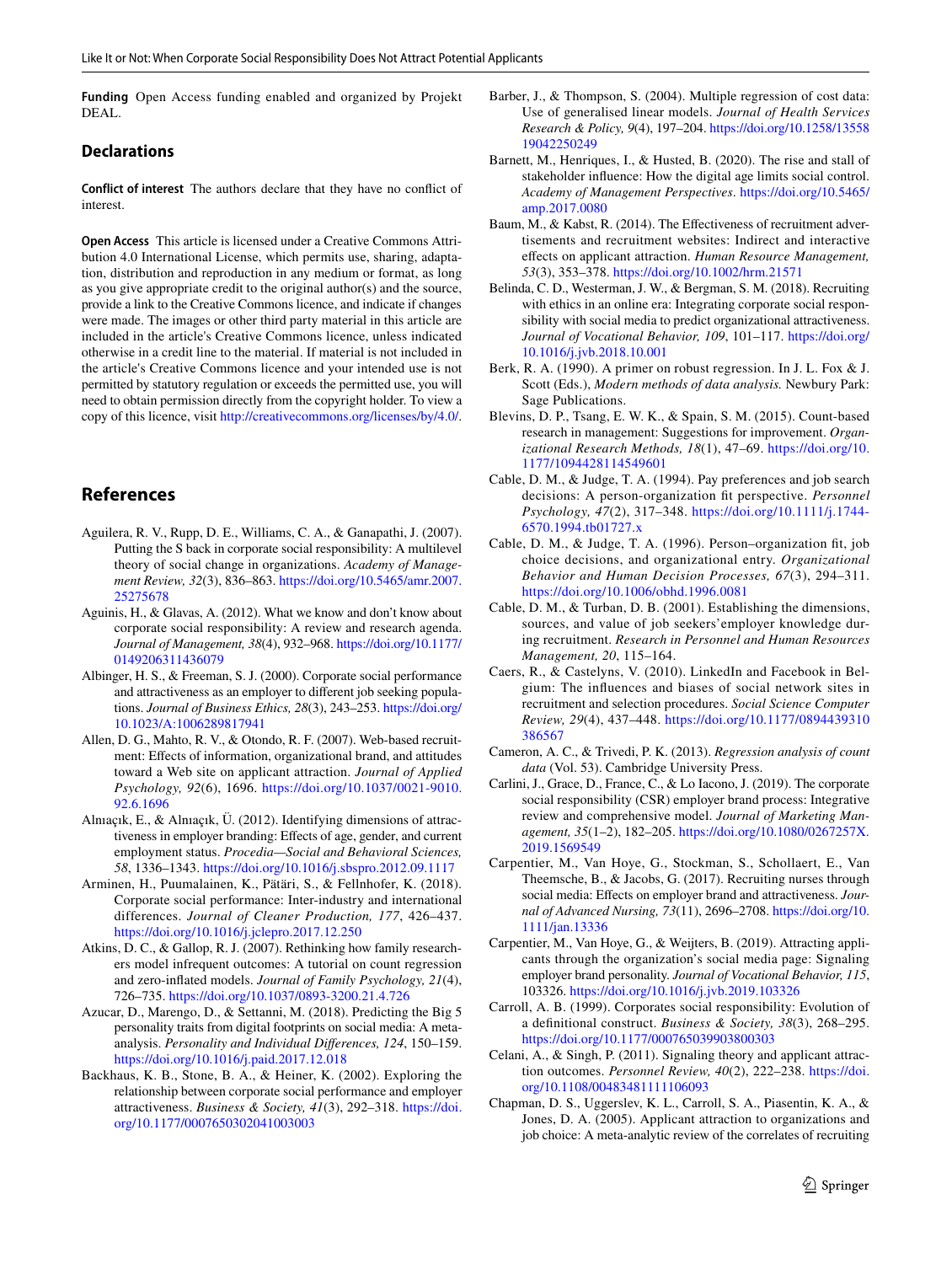outcomes. *Journal of Applied Psychology, 90*(5), 928–944. <https://doi.org/10.1037/0021-9010.90.5.928>

- <span id="page-19-10"></span>Chatman, J. A. (1989). Improving interactional organizational research: A model of person-organization ft. *Academy of Management Review, 14*(3), 333–349. [https://doi.org/10.5465/amr.1989.42790](https://doi.org/10.5465/amr.1989.4279063) [63](https://doi.org/10.5465/amr.1989.4279063)
- <span id="page-19-25"></span>Chin, M. K., Hambrick, D. C., & Treviño, L. K. (2013). Political ideologies of CEOs: The infuence of executives' values on corporate social responsibility. *Administrative Science Quarterly, 58*(2), 197–232. <https://doi.org/10.1177/0001839213486984>
- <span id="page-19-6"></span>Connelly, B. L., Certo, S. T., Ireland, R. D., & Reutzel, C. R. (2010). Signaling theory: A review and assessment. *Journal of Management, 37*(1), 39–67.<https://doi.org/10.1177/0149206310388419>
- <span id="page-19-29"></span>Conway, M., & O'Connor, D. (2016). Social media, big data, and mental health: Current advances and ethical implications. *Current Opinion in Psychology, 9*, 77–82. [https://doi.org/10.1016/j.](https://doi.org/10.1016/j.copsyc.2016.01.004) [copsyc.2016.01.004](https://doi.org/10.1016/j.copsyc.2016.01.004)
- <span id="page-19-0"></span>Crane, A., & Glozer, S. (2016). Researching corporate social responsibility communication: Themes, opportunities and challenges. *Journal of Management Studies, 53*(7), 1223–1252. [https://doi.](https://doi.org/10.1111/joms.12196) [org/10.1111/joms.12196](https://doi.org/10.1111/joms.12196)
- <span id="page-19-30"></span>Crocker, J., Fiske, S. T., & Taylor, S. E. (1984). Schematic bases of belief change. In R. Eiser (Ed.), *Attitudinal judgment* (pp. 197– 226). Springer.
- <span id="page-19-23"></span>CSRHub (2019). <https://www.csrhub.com>. Accessed December 23, 2019.
- <span id="page-19-28"></span>CSRHub (2020). The CSRHub Ratings Methodology. [https://esg.](https://esg.csrhub.com/csrhub-ratings-methodology) [csrhub.com/csrhub-ratings-methodology.](https://esg.csrhub.com/csrhub-ratings-methodology) Accessed February 05, 2020.
- <span id="page-19-8"></span>De Jong, M. D. T., Harkink, K. M., & Barth, S. (2018). Making green stuf? Efects of corporate greenwashing on consumers. *Journal of Business and Technical Communication, 32*(1), 77–112. <https://doi.org/10.1177/1050651917729863>
- <span id="page-19-9"></span>De Roeck, K., & Maon, F. (2018). Building the theoretical puzzle of employees' reactions to corporate social responsibility: An integrative conceptual framework and research agenda. *Journal of Business Ethics, 149*(3), 609–625. [https://doi.org/10.1007/](https://doi.org/10.1007/s10551-016-3081-2) [s10551-016-3081-2](https://doi.org/10.1007/s10551-016-3081-2)
- <span id="page-19-7"></span>De Roeck, K., El Akremi, A., & Swaen, V. (2016). Consistency matters! How and when does corporate social responsibility afect employees' organizational identifcation? *Journal of Management Studies, 53*(7), 1141–1168. [https://doi.org/10.1111/joms.](https://doi.org/10.1111/joms.12216) [12216](https://doi.org/10.1111/joms.12216)
- <span id="page-19-26"></span>Dhaoui, C., Webster, C. M., & Tan, L. P. (2017). Social media sentiment analysis: Lexicon versus machine learning. *Journal of Consumer Marketing, 34*(6), 480–488. [https://doi.org/10.1108/](https://doi.org/10.1108/JCM-03-2017-2141) [JCM-03-2017-2141](https://doi.org/10.1108/JCM-03-2017-2141)
- <span id="page-19-24"></span>Diez Roux, A. V. (2002). A glossary for multilevel analysis. *Journal of Epidemiology and Community Health, 56*(8), 588–594. [https://](https://doi.org/10.1136/jech.56.8.588) [doi.org/10.1136/jech.56.8.588](https://doi.org/10.1136/jech.56.8.588)
- <span id="page-19-2"></span>Donia, M. B. L., Ronen, S., Tetrault Sirsly, C.-A., & Bonaccio, S. (2019). CSR by any other name? The diferential impact of substantive and symbolic CSR attributions on employee outcomes. *Journal of Business Ethics, 157*(2), 503–523. [https://doi.org/10.](https://doi.org/10.1007/s10551-017-3673-5) [1007/s10551-017-3673-5](https://doi.org/10.1007/s10551-017-3673-5)
- <span id="page-19-1"></span>Du, S., Bhattacharya, C. B., & Sen, S. (2010). Maximizing business returns to corporate social responsibility (CSR): The role of CSR communication. *International Journal of Management Reviews, 12*(1), 8–19. <https://doi.org/10.1111/j.1468-2370.2009.00276.x>
- <span id="page-19-17"></span>Eberle, D., Berens, G., & Li, T. (2013). The impact of interactive corporate social responsibility communication on corporate reputation. *Journal of Business Ethics, 118*(4), 731–746. [https://doi.](https://doi.org/10.1007/s10551-013-1957-y) [org/10.1007/s10551-013-1957-y](https://doi.org/10.1007/s10551-013-1957-y)
- <span id="page-19-11"></span>Edwards, M. R. (2010). An integrative review of employer branding and OB theory. *Personnel Review, 39*(1), 5–23. [https://doi.org/](https://doi.org/10.1108/00483481011012809) [10.1108/00483481011012809](https://doi.org/10.1108/00483481011012809)
- <span id="page-19-3"></span>Ellen, S. P., Webb, D. J., & Mohr, L. A. (2006). Building corporate associations: Consumer attributions for corporate socially responsible programs. *Journal of the Academy of Marketing Science, 34*(2), 147–157. [https://doi.org/10.1177/0092070305](https://doi.org/10.1177/0092070305284976) [284976](https://doi.org/10.1177/0092070305284976)
- <span id="page-19-32"></span>Elwert, F., & Winship, C. (2014). Endogenous selection bias: The problem of conditioning on a collider variable. *Annual Review of Sociology, 40*(1), 31–53. [https://doi.org/10.1146/annur](https://doi.org/10.1146/annurev-soc-071913-043455) [ev-soc-071913-043455](https://doi.org/10.1146/annurev-soc-071913-043455)
- <span id="page-19-15"></span>Employer Brand International (2014). Employer Branding Global Trends Study Report.
- <span id="page-19-27"></span>Etter, M., Colleoni, E., Illia, L., Meggiorin, K., & D'Eugenio, A. (2016). Measuring organizational legitimacy in social media: Assessing citizens' judgments with sentiment analysis. *Business & Society, 57*(1), 60–97. [https://doi.org/10.1177/00076](https://doi.org/10.1177/0007650316683926) [50316683926](https://doi.org/10.1177/0007650316683926)
- <span id="page-19-5"></span>Etter, M., Ravasi, D., & Colleoni, E. (2019). Social media and the formation of organizational reputation. *Academy of Management Review, 44*(1), 28–52. <https://doi.org/10.5465/amr.2014.0280>
- <span id="page-19-21"></span>Fischer, E., & Reuber, R. (2007). The good, the bad, and the unfamiliar: The challenges of reputation formation facing new frms. *Entrepreneurship Theory and Practice, 31*(1), 53–75. [https://doi.org/](https://doi.org/10.1111/j.1540-6520.2007.00163.x) [10.1111/j.1540-6520.2007.00163.x](https://doi.org/10.1111/j.1540-6520.2007.00163.x)
- <span id="page-19-31"></span>Fiske, S. T., & Taylor, S. E. (1991). *Social Cognition*. McGraw-Hill.
- <span id="page-19-14"></span>Floreddu, P. B., Cabiddu, F., & Evaristo, R. (2014). Inside your social media ring: How to optimize online corporate reputation. *Business Horizons, 57*(6), 737–745. [https://doi.org/10.1016/j.bushor.](https://doi.org/10.1016/j.bushor.2014.07.007) [2014.07.007](https://doi.org/10.1016/j.bushor.2014.07.007)
- <span id="page-19-12"></span>Fombrun, C., & Shanley, M. (1990). What's in a name? Reputation building and corporate strategy. *Academy of Management Journal, 33*(2), 233–258.<https://doi.org/10.5465/256324>
- <span id="page-19-22"></span>Foster, I., Ghani, R., Jarmin, R. S., Kreuter, F., & Lane, J. (2016). *Big data and social science: A practical guide to methods and tools*. Chapman and Hall/CRC.
- <span id="page-19-19"></span>Frasca, K. J., & Edwards, M. R. (2017). Web-based corporate, social and video recruitment media: Efects of media richness and source credibility on organizational attraction. *International Journal of Selection and Assessment, 25*(2), 125–137. [https://](https://doi.org/10.1111/ijsa.12165) [doi.org/10.1111/ijsa.12165](https://doi.org/10.1111/ijsa.12165)
- <span id="page-19-18"></span>Fraustino, J. D., & Connolly-Ahern, C. (2015). Corporate associations written on the wall: Publics' responses to Fortune 500 ability and social responsibility Facebook posts. *Journal of Public Relations Research, 27*(5), 452–474. [https://doi.org/10.1080/10627](https://doi.org/10.1080/1062726X.2015.1098543) [26X.2015.1098543](https://doi.org/10.1080/1062726X.2015.1098543)
- <span id="page-19-13"></span>Frostenson, M., Helin, S., & Sandström, J. (2011). Organising corporate responsibility communication through filtration: A study of web communication patterns in Swedish retail. *Journal of Business Ethics, 100*(1), 31–43. [https://doi.org/10.1007/](https://doi.org/10.1007/s10551-011-0771-7) [s10551-011-0771-7](https://doi.org/10.1007/s10551-011-0771-7)
- <span id="page-19-20"></span>Gao, H., Darroch, J., Mather, D., & MacGregor, A. (2008). Signaling corporate strategy in IPO communication: A study of biotechnology IPOs on the NASDAQ. *The Journal of Business Communication, 45*(1), 3–30. <https://doi.org/10.1177/0021943607309349>
- <span id="page-19-4"></span>Gistri, G., Corciolani, M., & Pace, S. (2019). Does the perception of incongruence hurt more? Customers' responses to CSR crises afecting the main reputation dimension of a company. *Journal of Marketing Management, 35*(7–8), 605–633. [https://doi.org/10.](https://doi.org/10.1080/0267257X.2019.1580761) [1080/0267257X.2019.1580761](https://doi.org/10.1080/0267257X.2019.1580761)
- <span id="page-19-16"></span>Golovko, D., & Schumann, J. H. (2019). Infuence of company Facebook activities on recruitment success. *Journal of Business Research, 104*, 161–169. [https://doi.org/10.1016/j.jbusres.2019.](https://doi.org/10.1016/j.jbusres.2019.06.029) [06.029](https://doi.org/10.1016/j.jbusres.2019.06.029)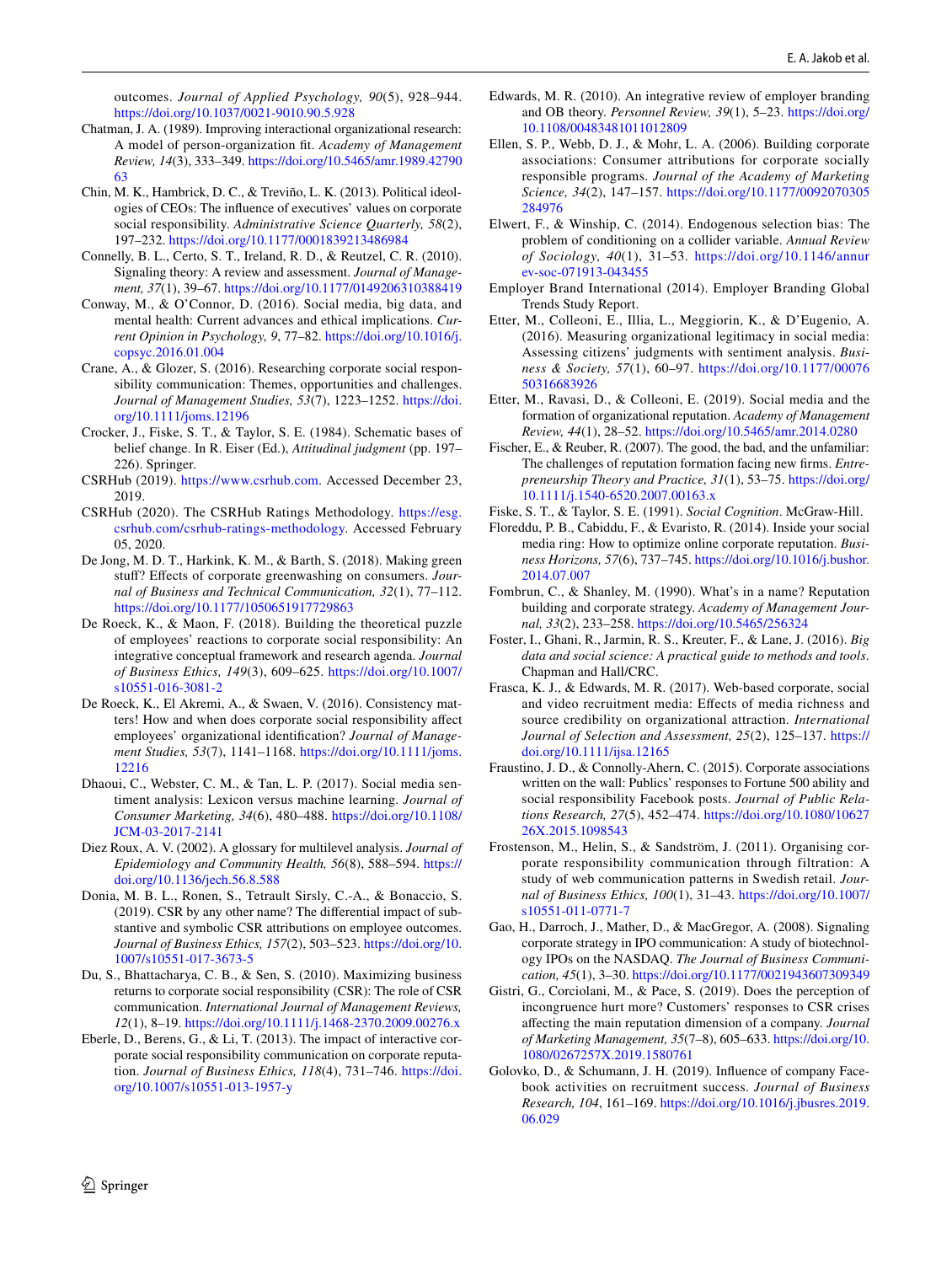- <span id="page-20-12"></span>Gomes, D., & Neves, J. (2011). Organizational attractiveness and prospective applicants' intentions to apply. *Personnel Review, 40*(6), 684–699. <https://doi.org/10.1108/00483481111169634>
- <span id="page-20-4"></span>Greening, D. W., & Turban, D. B. (2000). Corporate social performance as a competitive advantage in attracting a quality workforce. *Business & Society, 39*(3), 254–280. [https://doi.org/10.](https://doi.org/10.1177/000765030003900302) [1177/000765030003900302](https://doi.org/10.1177/000765030003900302)
- <span id="page-20-32"></span>Haans, R. F. J., Pieters, C., & He, Z.-L. (2016). Thinking about U: Theorizing and testing U- and inverted U-shaped relationships in strategy research. *Strategic Management Journal, 37*(7), 1177– 1195.<https://doi.org/10.1002/smj.2399>
- <span id="page-20-18"></span>Hartmann, P., Fernández, P., Apaolaza, V., Eisend, M., & D'Souza, C. (2020). Explaining viral CSR message propagation in social media: The role of normative infuences. *Journal of Business Ethics*.<https://doi.org/10.1007/s10551-020-04540-2>
- <span id="page-20-25"></span>Hernandez, I., Newman, D. A., & Jeon, G. (2015). Twitter analysis: Methods for data management and a word count dictionary to measure city-level job satisfaction. *Big Data at Work* (pp. 78–128). Routledge.
- <span id="page-20-15"></span>Highhouse, S., Thornbury, E. E., & Little, I. S. (2007). Social-identity functions of attraction to organizations. *Organizational Behavior and Human Decision Processes, 103*(1), 134–146. [https://doi.](https://doi.org/10.1016/j.obhdp.2006.01.001) [org/10.1016/j.obhdp.2006.01.001](https://doi.org/10.1016/j.obhdp.2006.01.001)
- <span id="page-20-28"></span>Hox, J. J., Moerbeek, M., & Van de Schoot, R. (2017). *Multilevel analysis: Techniques and applications*. Routledge.
- <span id="page-20-10"></span>Jones, D. A., Newman, A., Shao, R., & Cooke, F. L. (2019). Advances in employee-focused micro-level research on corporate social responsibility: Situating new contributions within the current state of the literature. *Journal of Business Ethics, 157*(2), 293– 302. <https://doi.org/10.1007/s10551-018-3792-7>
- <span id="page-20-2"></span>Jones, D. A., Willness, C. R., & Heller, K. W. (2016). Illuminating the signals job seekers receive from an employer's community involvement and environmental sustainability practices: Insights into why most job seekers are attracted, others are indiferent, and a few are repelled. *Frontiers in Psychology*. [https://doi.org/](https://doi.org/10.3389/fpsyg.2016.00426) [10.3389/fpsyg.2016.00426](https://doi.org/10.3389/fpsyg.2016.00426)
- <span id="page-20-0"></span>Jones, D. A., Willness, C. R., & Madey, S. (2014). Why are job seekers attracted by corporate social performance? Experimental and feld tests of three signal-based mechanisms. *Academy of Management Journal, 57*(2), 383–404. [https://doi.org/10.5465/](https://doi.org/10.5465/amj.2011.0848) [amj.2011.0848](https://doi.org/10.5465/amj.2011.0848)
- <span id="page-20-5"></span>Jones, R., & Murrell, A. J. (2001). Signaling positive corporate social performance: An event study of family-friendly frms. *Business & Society, 40*(1), 59–78. [https://doi.org/10.1177/0007650301](https://doi.org/10.1177/000765030104000105) [04000105](https://doi.org/10.1177/000765030104000105)
- <span id="page-20-21"></span>Joo, Y. R., Moon, H. K., & Choi, B. K. (2016). A moderated mediation model of CSR and organizational attractiveness among job applicants: Roles of perceived overall justice and attributed motives. *Management Decision, 54*(6), 1269–1293. [https://doi.org/10.](https://doi.org/10.1108/MD-10-2015-0475) [1108/MD-10-2015-0475](https://doi.org/10.1108/MD-10-2015-0475)
- <span id="page-20-23"></span>Kaplan, A. M., & Haenlein, M. (2010). Users of the world, unite! The challenges and opportunities of Social Media. *Business Horizons, 53*(1), 59–68.<https://doi.org/10.1016/j.bushor.2009.09.003>
- <span id="page-20-19"></span>Kaur, P., Sharma, S., Kaur, J., & Sharma, S. K. (2015). Using social media for employer branding and talent management: An experiential study. *IUP Journal of Brand Management, 12*(2), 7.
- <span id="page-20-27"></span>Kern, M. L., Park, G., Eichstaedt, J. C., Schwartz, H. A., Sap, M., Smith, L. K., et al. (2016). Gaining insights from social media language: Methodologies and challenges. *Psychological Methods, 21*(4), 507–525. <https://doi.org/10.1037/met0000091>
- <span id="page-20-11"></span>Kim, S. (2019). The process model of corporate social responsibility (CSR) communication: CSR communication and its relationship with consumers' CSR knowledge, trust, and corporate reputation perception. *Journal of Business Ethics, 154*(4), 1143–1159. <https://doi.org/10.1007/s10551-017-3433-6>
- <span id="page-20-8"></span>Kim, S., & Choi, S. M. (2018). Congruence efects in post-crisis CSR communication: The mediating role of attribution of corporate motives. *Journal of Business Ethics, 153*(2), 447–463. [https://](https://doi.org/10.1007/s10551-016-3425-y) [doi.org/10.1007/s10551-016-3425-y](https://doi.org/10.1007/s10551-016-3425-y)
- <span id="page-20-1"></span>Kim, S.-Y., & Park, H. (2011). Corporate social responsibility as an organizational attractiveness for prospective public relations practitioners. *Journal of Business Ethics, 103*(4), 639–653. <https://doi.org/10.1007/s10551-011-0886-x>
- <span id="page-20-24"></span>Klein, K. J., & Kozlowski, S. W. J. (2000). From micro to meso: Critical steps in conceptualizing and conducting multilevel research. *Organizational Research Methods, 3*(3), 211–236. [https://doi.](https://doi.org/10.1177/109442810033001) [org/10.1177/109442810033001](https://doi.org/10.1177/109442810033001)
- <span id="page-20-3"></span>Klimkiewicz, K., & Oltra, V. (2017). Does CSR enhance employer attractiveness? The role of millennial job seekers' attitudes. *Corporate Social Responsibility & Environmental Management, 24*(5), 449–463. <https://doi.org/10.1002/csr.1419>
- <span id="page-20-20"></span>Korschun, D., & Du, S. (2013). How virtual corporate social responsibility dialogs generate value: A framework and propositions. *Journal of Business Research, 66*(9), 1494–1504. [https://doi.org/](https://doi.org/10.1016/j.jbusres.2012.09.011) [10.1016/j.jbusres.2012.09.011](https://doi.org/10.1016/j.jbusres.2012.09.011)
- <span id="page-20-29"></span>Korschun, D., Aggarwal, A., Rafeian, H., & Swain, S. (2016). Taking a stand: Consumer responses to corporate political activism. *Retrieved from SSRN website:* <https://ssrn.com/abstract>*, 2806476*.
- <span id="page-20-31"></span>Krosnick, J. A., & Petty, R. E. (1995). Attitude strength: An overview. In *Attitude strength: Antecedents and consequences* (Vol. 1, pp. 1–24). London: Francis Group.
- <span id="page-20-22"></span>Landers, R. N., Brusso, R. C., Cavanaugh, K. J., & Collmus, A. B. (2016). A primer on theory-driven web scraping: Automatic extraction of big data from the Internet for use in psychological research. *Psychological Methods, 21*(4), 475–492. [https://doi.](https://doi.org/10.1037/met0000081) [org/10.1037/met0000081](https://doi.org/10.1037/met0000081)
- <span id="page-20-30"></span>Lange, D., & Washburn, N. T. (2012). Understanding attributions of corporate social irresponsibility. *Academy of Management Review, 37*(2), 300–326. [https://doi.org/10.5465/amr.2010.](https://doi.org/10.5465/amr.2010.0522) [0522](https://doi.org/10.5465/amr.2010.0522)
- <span id="page-20-9"></span>Lee, S. Y., Zhang, W., & Abitbol, A. (2019). What makes CSR communication lead to CSR participation? Testing the mediating efects of CSR associations, CSR credibility, and organization–public relationships. *Journal of Business Ethics, 157*(2), 413–429. <https://doi.org/10.1007/s10551-017-3609-0>
- <span id="page-20-14"></span>Lievens, F., & Highhouse, S. (2003). The relation of instrumental and symbolic attributes to a company's attractiveness as an employer. *Personnel Psychology, 56*(1), 75–102. [https://doi.org/10.1111/j.](https://doi.org/10.1111/j.1744-6570.2003.tb00144.x) [1744-6570.2003.tb00144.x](https://doi.org/10.1111/j.1744-6570.2003.tb00144.x)
- <span id="page-20-26"></span>Lin, L., Hung, P.-H., Chou, D.-W., & Lai, C. W. (2019). Financial performance and corporate social responsibility: Empirical evidence from Taiwan. *Asia Pacifc Management Review, 24*(1), 61–71. <https://doi.org/10.1016/j.apmrv.2018.07.001>
- <span id="page-20-17"></span>Lis, B. (2012). The relevance of corporate social responsibility for a sustainable human resource management: An analysis of organizational attractiveness as a determinant in employees' selection of a (potential) employer. *Management Revue, 23*(3), 279–295.
- <span id="page-20-6"></span>Lyon, T. P., & Maxwell, J. W. (2011). Greenwash: Corporate environmental disclosure under threat of audit. *Journal of Economics & Management Strategy, 20*(1), 3–41. [https://doi.org/10.1111/j.](https://doi.org/10.1111/j.1530-9134.2010.00282.x) [1530-9134.2010.00282.x](https://doi.org/10.1111/j.1530-9134.2010.00282.x)
- <span id="page-20-7"></span>Lyon, T. P., & Montgomery, A. W. (2013). Tweetjacked: The impact of social media on corporate greenwash. *Journal of Business Ethics, 118*(4), 747–757.<https://doi.org/10.1007/s10551-013-1958-x>
- <span id="page-20-13"></span>Miller, V. D., & Jablin, F. M. (1991). Information seeking during organizational entry: Infuences, tactics, and a model of the process. *Academy of Management Review, 16*(1), 92–120. [https://](https://doi.org/10.5465/amr.1991.4278997) [doi.org/10.5465/amr.1991.4278997](https://doi.org/10.5465/amr.1991.4278997)
- <span id="page-20-16"></span>Morsing, M. (2006). Corporate social responsibility as strategic autocommunication: on the role of external stakeholders for member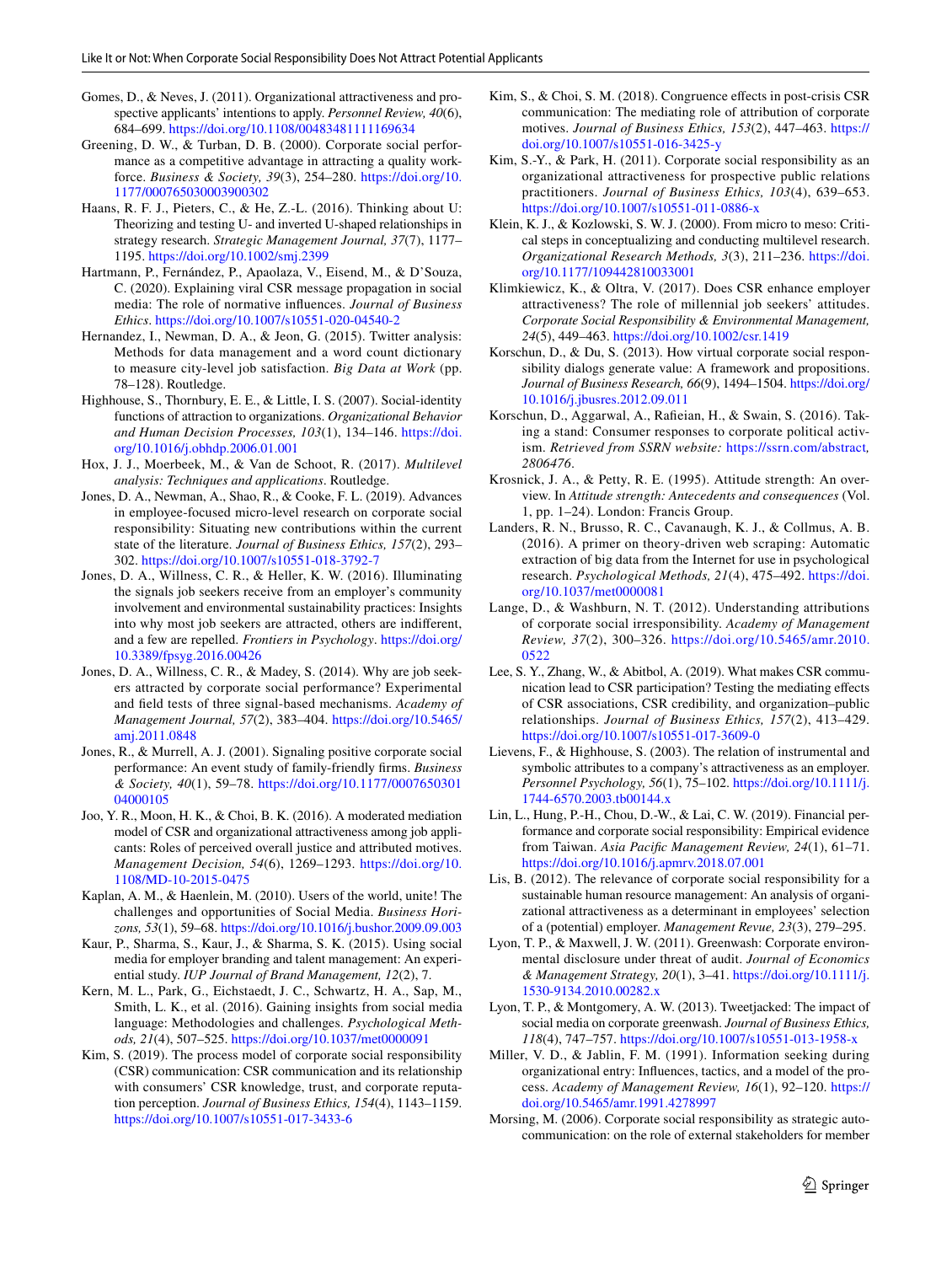identifcation. *Business Ethics: A European Review, 15*(2), 171– 182. <https://doi.org/10.1111/j.1467-8608.2006.00440.x>

- <span id="page-21-3"></span>Newman, A., Nielsen, I., & Miao, Q. (2015). The impact of employee perceptions of organizational corporate social responsibility practices on job performance and organizational citizenship behavior: Evidence from the Chinese private sector AU—Newman, Alexander. *The International Journal of Human Resource Management, 26*(9), 1226–1242. [https://doi.org/10.1080/09585](https://doi.org/10.1080/09585192.2014.934892) [192.2014.934892](https://doi.org/10.1080/09585192.2014.934892)
- <span id="page-21-24"></span>Ng, V. K. Y., & Cribbie, R. A. (2017). Using the gamma generalized linear model for modeling continuous, skewed and heteroscedastic outcomes in psychology. *Current Psychology: A Journal for Diverse Perspectives on Diverse Psychological Issues, 36*(2), 225–235. <https://doi.org/10.1007/s12144-015-9404-0>
- <span id="page-21-18"></span>Nikolaou, I. (2014). Social networking web sites in job search and employee recruitment. *International Journal of Selection and Assessment, 22*(2), 179–189.<https://doi.org/10.1111/ijsa.12067>
- <span id="page-21-27"></span>Nyilasy, G., Gangadharbatla, H., & Paladino, A. (2014). Perceived greenwashing: The interactive efects of green advertising and corporate environmental performance on consumer reactions. *Journal of Business Ethics, 125*(4), 693–707. [https://doi.org/10.](https://doi.org/10.1007/s10551-013-1944-3) [1007/s10551-013-1944-3](https://doi.org/10.1007/s10551-013-1944-3)
- <span id="page-21-22"></span>Pang, B., Lee, L., & Vaithyanathan, S. (2002). *Thumbs up? sentiment classifcation using machine learning techniques.* Paper presented at the Proceedings of the ACL-02 conference on Empirical methods in natural language processing—Volume 10,
- <span id="page-21-26"></span>Pérez, A. (2019). Building a theoretical framework of message authenticity in CSR communication. *Corporate Communications: An International Journal, 24*(2), 334–350. [https://doi.org/10.1108/](https://doi.org/10.1108/CCIJ-04-2018-0051) [CCIJ-04-2018-0051](https://doi.org/10.1108/CCIJ-04-2018-0051)
- <span id="page-21-28"></span>Petty, R. E., & Cacioppo, J. T. (1990). Involvement and persuasion: Tradition versus integration. *Psychological Bulletin, 107*(3), 367–374. <https://doi.org/10.1037/0033-2909.107.3.367>
- <span id="page-21-12"></span>Reis, G. G., Braga, B. M., & Trullen, J. (2017). Workplace authenticity as an attribute of employer attractiveness. *Personnel Review, 46*(8), 1962–1976.<https://doi.org/10.1108/PR-07-2016-0156>
- <span id="page-21-29"></span>Reno, R. R., Cialdini, R. B., & Kallgren, C. A. (1993). The transsituational infuence of social norms. *Journal of Personality and Social Psychology, 64*(1), 104–112. [https://doi.org/10.1037/](https://doi.org/10.1037/0022-3514.64.1.104) [0022-3514.64.1.104](https://doi.org/10.1037/0022-3514.64.1.104)
- <span id="page-21-7"></span>Rupp, D. E., Shao, R., Thornton, M. A., & Skarlicki, D. P. (2013). Applicants' and employees' reactions to corporate social responsibility: The moderating efects of frst-party justice perceptions and moral identity. *Personnel Psychology, 66*(4), 895–933. <https://doi.org/10.1111/peps.12030>
- <span id="page-21-8"></span>Rynes, S. L. (1991). Recruitement, job choice, and post-hire consequences: A call for new research directions. In M. D. Dunnette & L. M. Hough (Eds.), *Handbook of industrial and organizational psychology* (2nd ed., Vol. 2, pp. 399–444). Palo Alto: Consulting Psychologists Press.
- <span id="page-21-20"></span>Saxton, G. D., Gomez, L., Ngoh, Z., Lin, Y.-P., & Dietrich, S. (2019). Do CSR messages resonate? Examining public reactions to firms' CSR efforts on social media. Journal of Business Ethics, *155*(2), 359–377.<https://doi.org/10.1007/s10551-017-3464-z>
- <span id="page-21-6"></span>Scheidler, S., Edinger-Schons, L. M., Spanjol, J., & Wieseke, J. (2019). Scrooge posing as Mother Teresa: How hypocritical social responsibility strategies hurt employees and frms. *Journal of Business Ethics, 157*(2), 339–358. [https://doi.org/10.1007/](https://doi.org/10.1007/s10551-018-3788-3) [s10551-018-3788-3](https://doi.org/10.1007/s10551-018-3788-3)
- <span id="page-21-14"></span>Schreurs, B., Druart, C., Proost, K., & De Witte, K. (2009). Symbolic attributes and organizational attractiveness: The moderating efects of applicant personality. *International Journal of Selection and Assessment, 17*(1), 35–46. [https://doi.org/10.1111/j.](https://doi.org/10.1111/j.1468-2389.2009.00449.x) [1468-2389.2009.00449.x](https://doi.org/10.1111/j.1468-2389.2009.00449.x)
- <span id="page-21-10"></span>Schultz, F., Castelló, I., & Morsing, M. (2013). The construction of corporate social responsibility in network societies: A communication view. *Journal of Business Ethics, 115*(4), 681–692. [https://](https://doi.org/10.1007/s10551-013-1826-8) [doi.org/10.1007/s10551-013-1826-8](https://doi.org/10.1007/s10551-013-1826-8)
- <span id="page-21-5"></span>Sen, S., Bhattacharya, C. B., & Korschun, D. (2006). The role of corporate social responsibility in strengthening multiple stakeholder relationships: A feld experiment. *Journal of the Academy of Marketing Science, 34*(2), 158–166. [https://doi.org/10.1177/](https://doi.org/10.1177/0092070305284978) [0092070305284978](https://doi.org/10.1177/0092070305284978)
- <span id="page-21-11"></span>She, C., & Michelon, G. (2019). Managing stakeholder perceptions: Organized hypocrisy in CSR disclosures on Facebook. *Critical Perspectives on Accounting, 61*, 54–76. [https://doi.org/10.1016/j.](https://doi.org/10.1016/j.cpa.2018.09.004) [cpa.2018.09.004](https://doi.org/10.1016/j.cpa.2018.09.004)
- <span id="page-21-19"></span>Sivertzen, A.-M., Nilsen Etty, R., & Olafsen Anja, H. (2013). Employer branding: Employer attractiveness and the use of social media. *Journal of Product & Brand Management, 22*(7), 473–483. <https://doi.org/10.1108/JPBM-09-2013-0393>
- <span id="page-21-21"></span>Skard, S., & Thorbjørnsen, H. (2014). Is publicity always better than advertising? The role of brand reputation in communicating corporate social responsibility. *Journal of Business Ethics, 124*(1), 149–160.<https://doi.org/10.1007/s10551-013-1863-3>
- <span id="page-21-9"></span>Spence, M. (1978). Job market signaling. *Uncertainty in Economics* (pp. 281–306). Elsevier.
- <span id="page-21-23"></span>Swani, K., Brown, B. P., & Milne, G. R. (2014). Should tweets difer for B2B and B2C? An analysis of Fortune 500 companies' Twitter communications. *Industrial Marketing Management, 43*(5), 873–881.<https://doi.org/10.1016/j.indmarman.2014.04.012>
- <span id="page-21-15"></span>Theurer, C. P., Tumasjan, A., Welpe, I. M., & Lievens, F. (2018). Employer branding: A brand equity-based literature review and research agenda. *International Journal of Management Reviews, 20*(1), 155–179. <https://doi.org/10.1111/ijmr.12121>
- <span id="page-21-25"></span>Tonidandel, S., King, E. B., & Cortina, J. M. (2018). Big data methods: Leveraging modern data analytic techniques to build organizational science. *Organizational Research Methods, 21*(3), 525– 547. <https://doi.org/10.1177/1094428116677299>
- <span id="page-21-1"></span>Tsai, Y.-H., Joe, S.-W., Lin, C.-P., & Wang, R.-T. (2014). Modeling job pursuit intention: Moderating mechanisms of socio-environmental consciousness. *Journal of Business Ethics, 125*(2), 287–298. <https://doi.org/10.1007/s10551-013-1919-4>
- <span id="page-21-16"></span>Turban, D. B. (2001). Organizational attractiveness as an employer on college campuses: An examination of the applicant population. *Journal of Vocational Behavior, 58*(2), 293–312. [https://doi.org/](https://doi.org/10.1006/jvbe.2000.1765) [10.1006/jvbe.2000.1765](https://doi.org/10.1006/jvbe.2000.1765)
- <span id="page-21-2"></span>Turban, D. B., & Greening, D. W. (1996). Corporate social performance and organizational attractiveness to prospective employees. *Academy of Management Journal, 40*(3), 658–672. [https://](https://doi.org/10.5465/257057) [doi.org/10.5465/257057](https://doi.org/10.5465/257057)
- <span id="page-21-13"></span>Turban, D. B., & Keon, T. L. (1993). Organizational attractiveness: An interactionist perspective. *Journal of Applied Psychology, 78*(2), 184–193.<https://doi.org/10.1037/0021-9010.78.2.184>
- <span id="page-21-4"></span>Tymon, W. G., Stumpf, S. A., & Doh, J. P. (2010). Exploring talent management in India: The neglected role of intrinsic rewards. *Journal of World Business, 45*(2), 109–121. [https://doi.org/10.](https://doi.org/10.1016/j.jwb.2009.09.016) [1016/j.jwb.2009.09.016](https://doi.org/10.1016/j.jwb.2009.09.016)
- <span id="page-21-30"></span>VanderWeele, T. J. (2019). Principles of confounder selection. *European Journal of Epidemiology, 34*(3), 211–219. [https://doi.org/](https://doi.org/10.1007/s10654-019-00494-6) [10.1007/s10654-019-00494-6](https://doi.org/10.1007/s10654-019-00494-6)
- <span id="page-21-17"></span>Verk, N., Golob, U., & Podnar, K. (2019). A dynamic review of the emergence of corporate social responsibility communication. *Journal of Business Ethics*. [https://doi.org/10.1007/](https://doi.org/10.1007/s10551-019-04232-6) [s10551-019-04232-6](https://doi.org/10.1007/s10551-019-04232-6)
- <span id="page-21-0"></span>Vishwanathan, P., van Oosterhout, H. J., Heugens, P. P. M. A. R., Duran, P., & Van Essen, M. (2020). Strategic CSR: A concept building meta-analysis. *Journal of Management Studies*. [https://](https://doi.org/10.1111/joms.12514) [doi.org/10.1111/joms.12514](https://doi.org/10.1111/joms.12514)